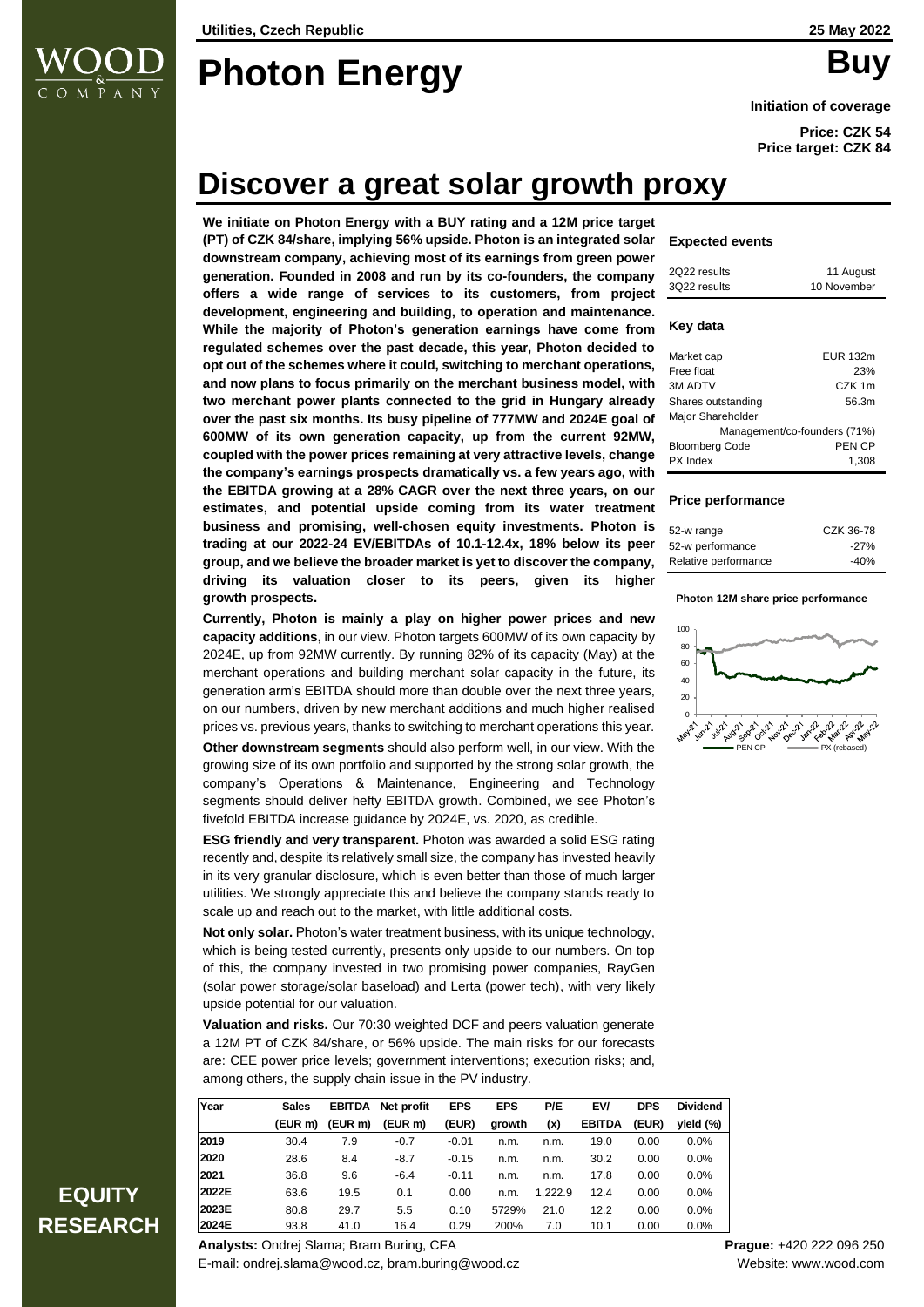# **Contents**

# **Closing Prices as of 24 May 2022**

© 2022 by WOOD & Company Financial Services, a.s.

All rights reserved. No part of this report may be reproduced or transmitted in any form or by any means electronic or mechanical without written permission from WOOD & Company Financial Services, a.s. This report may not be lent, resold, hired out or otherwise disposed of by way of trade in any form of binding or cover other than that in which it is published without written permission from WOOD & Company Financial Services, a.s.

Requests for permission to make copies of any part of this report should be mailed to:

WOOD & Company Financial Services a.s. Palladium, Namesti Republiky 1079/1a, 110 00 Prague 1 – Czech Republic tel.: +420 222 096 111 fax: +420 222 096 222 http//:www.wood.cz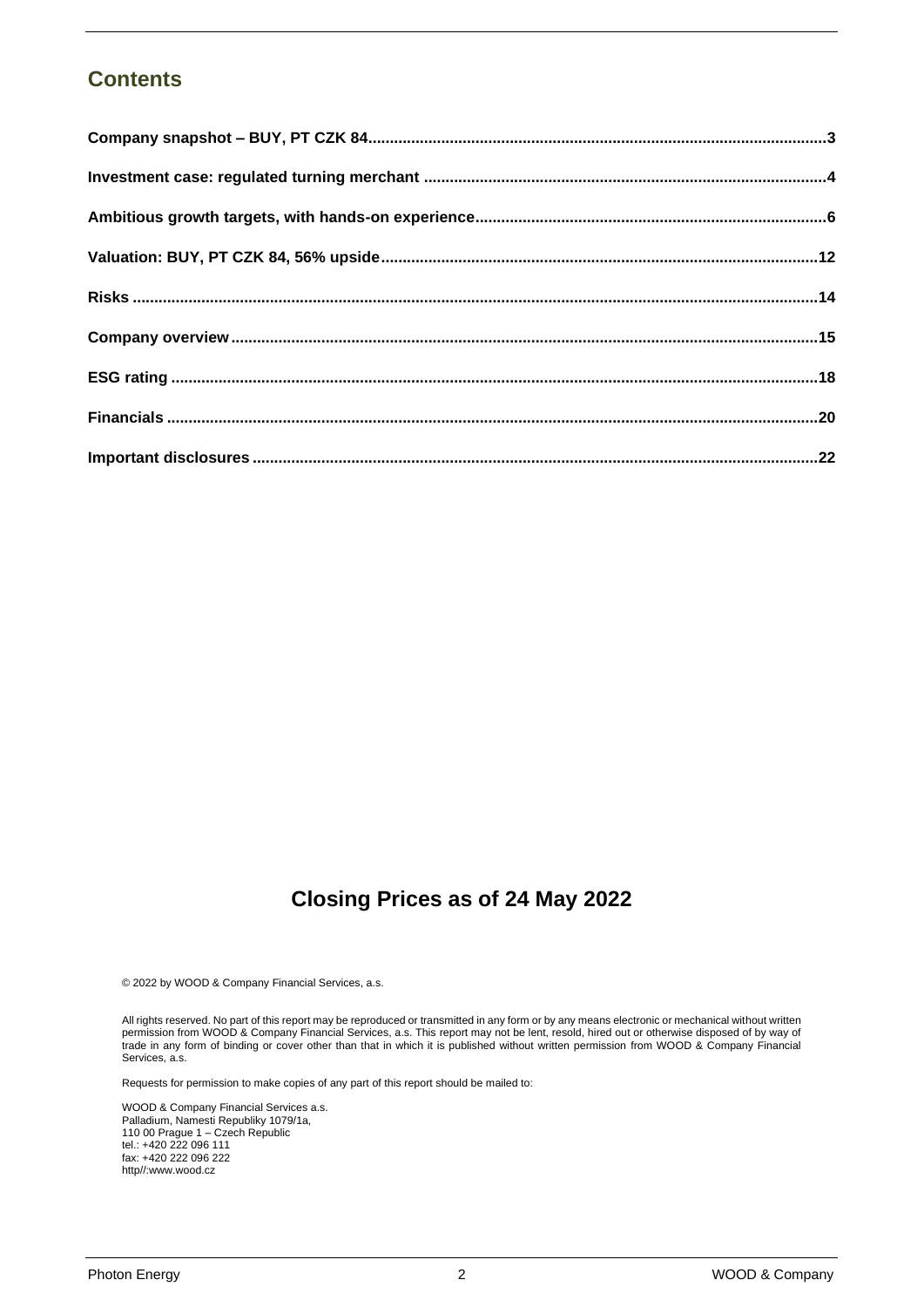# **Company snapshot – BUY, PT CZK 84**

# **Photon Energy**



## **BUY COMPANY DESCRIPTION**

Photon Energy Group, founded in 2008 and based in the Netherlands, is a vertically-integrated<br>utility in the downstream segment of the photovoltaic industry. Its business model covers the<br>whole life cycle of a power plant, decommissioning. Currently, Photon operates 92MW of its own PV capacity, in CEE and Australia, and maintains more than 280MW of solar plants, mainly in Europe. Photon is also active in the water treatment business, is awaiting the results of its R&D currently, and holds<br>equity stakes in two promising power companies: 1) Australian developer of solar battery<br>storage and generation RayGen; and 2)

| <b>RATIOS</b>             |         |          |          |       |       |       |                           |         |          |          |         |         |         |
|---------------------------|---------|----------|----------|-------|-------|-------|---------------------------|---------|----------|----------|---------|---------|---------|
| <b>PER SHARE RATIOS</b>   | 2019    | 2020     | 2021     | 2022E | 2023E | 2024E | <b>VALUATION RATIOS</b>   | 2019    | 2020     | 2021     | 2022E   | 2023E   | 2024E   |
| <b>EPS</b>                | $-0.01$ | $-0.15$  | $-0.11$  | 0.00  | 0.10  | 0.29  | P/E                       | n.m.    | n.m.     | n.m.     | ,222.9x | 21.0x   | 7.0x    |
| <b>CEPS</b>               | 0.11    | 0.11     | 0.11     | 0.34  | 0.42  | 0.50  | P/CF                      | 13.6x   | 28.4x    | 13.1x    | 6.1x    | 4.9x    | 4.1x    |
| <b>BVPS</b>               | 0.67    | 0.71     | 0.92     | 0.92  | 1.01  | 1.31  | P/B                       | 2.2x    | 4.2x     | 1.6x     | 2.2x    | 2.0x    | 1.6x    |
| <b>DPS</b>                | 0.00    | 0.00     | 0.00     | 0.00  | 0.00  | 0.00  |                           |         |          |          |         |         |         |
|                           |         |          |          |       |       |       | EV/EBITDA                 | 19.0x   | 30.2x    | 17.8x    | 12.4x   | 12.2x   | 10.1x   |
| <b>FINANCIAL RATIOS</b>   | 2019    | 2020     | 2021     | 2022E | 2023E | 2024E | EV/Sales                  | 5.0x    | 8.9x     | 4.6x     | 3.8x    | 4.5x    | 4.4x    |
| Capex/depreciation        | 2.9x    | 2.2x     | 0.8x     | 2.6x  | 6.5x  | 5.9x  | EV/EBIT                   | 131.4x  | 1,975.9x | (157.1)x | 30.1x   | 25.9x   | 20.6x   |
| Capex/net fixed assets    | 0.19x   | 0.14x    | 0.07x    | 0.20x | 0.44x | 0.37x |                           |         |          |          |         |         |         |
| Op. cash flow/capex       | 0.3x    | 0.5x     | 1.3x     | 0.7x  | 0.2x  | 0.2x  |                           |         |          |          |         |         |         |
| <b>EBITDA</b> margin      | 26.2%   | 29.5%    | 26.1%    | 30.6% | 36.8% | 43.7% | Cash flow from ops, EUR m | 6.2     | 6.0      | 6.2      | 18.9    | 23.5    | 28.3    |
| <b>EBIT</b> margin        | 3.8%    | 0.5%     | $-3.0%$  | 12.6% | 17.3% | 21.5% | EV, CZK m                 | 3,932   | 6,737    | 4,546    | 6,441   | 9,646   | 11,033  |
| Net margin                | $-2.4%$ | $-30.4%$ | $-17.5%$ | 0.1%  | 6.8%  | 17.5% |                           |         |          |          |         |         |         |
| <b>ROE</b>                |         | $-22.3%$ | $-14.0%$ | 0.2%  | 10.0% | 25.1% |                           |         |          |          |         |         |         |
|                           |         |          |          |       |       |       | FCF, EUR m                | -8      | $-14$    | -8       | $-10$   | $-69$   | $-79$   |
| Net debt/(cash) to equity | 1.8x    | 2.1x     | 1.7x     | 2.5x  | 4.3x  | 4.1x  | FCF yield                 | $-0.4%$ | $-0.3%$  | $-0.4%$  | $-0.3%$ | $-2.3%$ | $-2.6%$ |
| Net debt/EBITDA           | 8.5x    | 10.0x    | 9.3x     | 6.5x  | 8.3x  | 7.3x  | Dividend yield            | 0.0%    | 0.0%     | 0.0%     | 0.0%    | 0.0%    | 0.0%    |

| <b>COMPANY FINANCIALS</b>          |                    |         |         |         |          |          |                              |        |        |        |        |         |        |
|------------------------------------|--------------------|---------|---------|---------|----------|----------|------------------------------|--------|--------|--------|--------|---------|--------|
| <b>INCOME STATEMENT, EUR m</b>     | 2019               | 2020    | 2021    | 2022E   | 2023E    | 2024E    | <b>BALANCE SHEET, EUR m</b>  | 2019   | 2020   | 2021   | 2022E  | 2023E   | 2024E  |
| Revenues                           | 30.4               | 28.6    | 36.8    | 63.6    | 80.8     | 93.8     | Current assets               | 28.4   | 23.9   | 54.2   | 54.5   | 58.3    | 61.4   |
| COGS & opex                        | $-22.4$            | $-20.2$ | $-27.2$ | $-44.1$ | $-51.1$  | $-52.8$  | Cash & Equivalents           | 12.4   | 9.9    | 32.5   | 28.4   | 29.4    | 30.4   |
| EBIT                               | 1.1                | 0.1     | $-1.1$  | 8.0     | 14.0     | 20.1     | Trade receivables            | 10.4   | 6.1    | 9.1    | 11.9   | 13.6    | 15.0   |
| Depreciation                       | 6.8                | 8.3     | 10.7    | 11.4    | 15.7     | 20.8     | Inventories                  | 1.2    | 1.0    | 2.2    | 3.8    | 4.9     | 5.6    |
| <b>EBITDA</b>                      | 7.9                | 8.4     | 9.6     | 19.5    | 29.7     | 41.0     | Other                        | 4.3    | 6.8    | 10.4   | 10.4   | 10.4    | 10.4   |
| <b>Electricity Generation</b>      | 11.6               | 12.9    | 17.2    | 25.2    | 36.9     | 47.0     | Non-current assets           | 108.7  | 135.1  | 142.5  | 160.5  | 246.2   | 348.9  |
| O&M                                | $-0.6$             | $-0.1$  | 0.2     | 0.3     | 0.8      | 1.5      | Tangible                     | 102.0  | 126.3  | 127.5  | 145.5  | 231.2   | 333.9  |
| Engineering                        | 6.6                | 9.1     | $-2.5$  | 0.8     | 1.3      | 1.4      | Intangible                   | 0.9    | 1.3    | 0.8    | 0.8    | 0.8     | 0.8    |
| Technology                         | 0.0                | 0.5     | 1.5     | 1.7     | 2.3      | 3.3      | Other                        | 5.7    | 7.5    | 14.1   | 14.1   | 14.1    | 14.1   |
| Other                              | $-0.3$             | $-1.6$  | $-6.1$  | $-7.6$  | $-10.8$  | $-12.0$  | Total assets                 | 137.0  | 158.9  | 196.6  | 215.0  | 304.5   | 410.3  |
| Financial income/(expense) & other | $-4.4$             | $-6.4$  | $-5.2$  | $-10.2$ | $-17.3$  | $-19.5$  |                              |        |        |        |        |         |        |
| Profit before Tax                  | $\frac{1.0}{-1.7}$ | $-6.5$  | $-5.9$  | $-1.3$  | 5.3      | 17.4     | <b>Current liabilities</b>   | 12.3   | 15.2   | 34.0   | 26.5   | 28.6    | 30.4   |
| Income tax due/deferred            |                    | $-2.2$  | $-0.5$  | 1.4     | 0.2      | $-1.0$   | ST debt                      | 3.7    | 6.0    | 28.5   | 19.4   | 20.4    | 21.4   |
| Profit/loss                        | $-0.7$             | $-8.7$  | $-6.4$  | 0.1     | 5.5      | 16.4     | Trade payables               | 7.4    | 7.2    | 4.5    | 6.2    | 7.2     | 8.0    |
|                                    |                    |         |         |         |          |          | Other                        | 1.2    | 1.9    | 1.0    | 1.0    | 1.0     | 1.0    |
|                                    |                    |         |         |         |          |          | Non-current liabilities      | 86.8   | 103.6  | 111.1  | 136.8  | 218.8   | 306.4  |
| CASH FLOW, EUR m                   | 2019               | 2020    | 2021    | 2022E   | 2023E    | 2024E    | LT debt                      | 76.4   | 90.9   | 98.3   | 124.0  | 293.6   | 293.6  |
| CF from Operations                 | 6.2                | 6.0     | 6.2     | 18.9    | 23.5     | 28.3     | Other                        | 10.4   | 12.7   | 12.8   | 12.8   | $-74.8$ | 12.8   |
| Thereof depreciation               | 6.8                | 8.3     | 10.7    | 11.4    | 15.7     | 20.8     | <b>Total liabilities</b>     | 99.2   | 118.8  | 145.1  | 163.3  | 247.4   | 336.8  |
| Thereof changes in w/c             | 0.7                | $-2.4$  | $-5.0$  | $-2.7$  | $-1.7$   | $-1.3$   | Minority interest            | $-0.1$ | $-0.1$ | $-0.2$ | $-0.2$ | $-0.2$  | $-0.2$ |
| CF from Investments                | $-14.4$            | $-20.2$ | $-14.2$ | $-28.6$ | $-92.8$  | $-106.8$ | Shareholders' equity         | 37.8   | 40.1   | 51.5   | 51.6   | 57.1    | 73.5   |
| Thereof CAPEX                      | $-19.7$            | $-18.3$ | $-8.6$  | $-29.5$ | $-101.4$ | $-123.5$ | Total liabilities and equity | 137.0  | 158.9  | 196.6  | 215.0  | 304.5   | 410.3  |
| CF from Financing                  | 11.7               | 12.1    | 30.6    | 10.5    | 64.6     | 68.2     |                              |        |        |        |        |         |        |
|                                    |                    |         |         |         |          |          | Net Debt                     | 67.3   | 84.5   | 89.1   | 127.3  | 247.6   | 299.6  |

| <b>OPERATIONS</b>       | 2019 | 2020 | 2021 | 2022E | 2023E | 2024E | <b>MACRO ASSUMPTIONS</b> | 2019 | 2020 | 2021 | 2022E      | 2023E | 2024E |
|-------------------------|------|------|------|-------|-------|-------|--------------------------|------|------|------|------------|-------|-------|
| Generation capacity, MW | 51.7 | 74.7 | 90.5 | 133.1 | 246.2 | 361.8 | Inflation, EU            | .2%  | 0.3% | 1.5% | 6.3%       | 2.8%  | 2.8%  |
| Growth (yoy)            | 103% | 45%  | 21%  | 47%   | 85%   | 47%   | Baseload price (EUR/MWh) | 49   | 46   | 89   | <b>200</b> | 165   | 110   |
| Czech Rep               | 15   | 15   | 15   | 15    | 15    | 15    |                          |      |      |      |            |       |       |
| Slovakia                | 10   | 10   |      | 10    | 10    | 10    |                          |      |      |      |            |       |       |
| Hungary                 | 26   | 49   | 51   | 53    | 121   | 116   | Generation volume, GWh   | 44   | 70   | 103  | 137        | 235   | 425   |
| Australia               | 0    |      | 15   | 20    | 15    | 15    | Growth (yoy)             | 54%  | 60%  | 48%  | 32%        | 72%   | 81%   |
| Poland                  |      |      |      |       | 28    | 98    |                          |      |      |      |            |       |       |
| Romania                 |      |      |      | 35    | 58    | 108   |                          |      |      |      |            |       |       |

| <b>BALANCE SHEET, EUR m</b>  | 2019   | 2020   | 2021   | 2022E  | 2023E   | 2024E  |
|------------------------------|--------|--------|--------|--------|---------|--------|
| Current assets               | 28.4   | 23.9   | 54.2   | 54.5   | 58.3    | 61.4   |
| Cash & Equivalents           | 12.4   | 9.9    | 32.5   | 28.4   | 29.4    | 30.4   |
| Trade receivables            | 10.4   | 6.1    | 9.1    | 11.9   | 13.6    | 15.0   |
| Inventories                  | 1.2    | 1.0    | 2.2    | 3.8    | 4.9     | 5.6    |
| Other                        | 4.3    | 6.8    | 10.4   | 10.4   | 10.4    | 10.4   |
| Non-current assets           | 108.7  | 135.1  | 142.5  | 160.5  | 246.2   | 348.9  |
| Tangible                     | 102.0  | 126.3  | 127.5  | 145.5  | 231.2   | 333.9  |
| Intangible                   | 0.9    | 1.3    | 0.8    | 0.8    | 0.8     | 0.8    |
| Other                        | 5.7    | 7.5    | 14.1   | 14.1   | 14.1    | 14.1   |
| <b>Total assets</b>          | 137.0  | 158.9  | 196.6  | 215.0  | 304.5   | 410.3  |
| <b>Current liabilities</b>   | 12.3   | 15.2   | 34.0   | 26.5   | 28.6    | 30.4   |
| ST debt                      | 3.7    | 6.0    | 28.5   | 19.4   | 20.4    | 21.4   |
| Trade payables               | 7.4    | 7.2    | 4.5    | 6.2    | 7.2     | 8.0    |
| Other                        | 1.2    | 1.9    | 1.0    | 1.0    | 1.0     | 1.0    |
| Non-current liabilities      | 86.8   | 103.6  | 111.1  | 136.8  | 218.8   | 306.4  |
| LT debt                      | 76.4   | 90.9   | 98.3   | 124.0  | 293.6   | 293.6  |
| Other                        | 10.4   | 12.7   | 12.8   | 12.8   | $-74.8$ | 12.8   |
| <b>Total liabilities</b>     | 99.2   | 118.8  | 145.1  | 163.3  | 247.4   | 336.8  |
| Minority interest            | $-0.1$ | $-0.1$ | $-0.2$ | $-0.2$ | $-0.2$  | $-0.2$ |
| Shareholders' equity         | 37.8   | 40.1   | 51.5   | 51.6   | 57.1    | 73.5   |
| Total liabilities and equity | 137.0  | 158.9  | 196.6  | 215.0  | 304.5   | 410.3  |
| Net Debt                     | 67.3   | 84.5   | 89.1   | 127.3  | 247.6   | 299.6  |
| Change in Net debt           | 14.1   | 17.2   | 4.6    | 38.2   | 120.3   | 52.1   |

| <b>MACRO ASSUMPTIONS</b> | 2019 | 2020 | 2021 | 2022E | 2023E | 2024E |
|--------------------------|------|------|------|-------|-------|-------|
| Inflation, EU            | 1.2% | 0.3% | 1.5% | 6.3%  | 2.8%  | 2.8%  |
| Baseload price (EUR/MWh) | 49   | 46   | 89   | 200   | 165   | 110   |
| Generation volume, GWh   | 44   | 70   | 103  | 137   | 235   | 425   |
| Growth (yoy)             | 54%  | 60%  | 48%  | 32%   | 72%   | 81%   |

#### **Generation by country forecast FCF, EBITDA and capex forecasts** 900 Production (GWh) 800 700 600 500  $400$ <sub>30</sub> 200 100 <u>la s</u> 0 2019 2020 2021 2022E 2023E 2024E 2025E 2026E ■Czech Rep ■Slovakia ■Hungary ■Australia ■Poland ■Rom

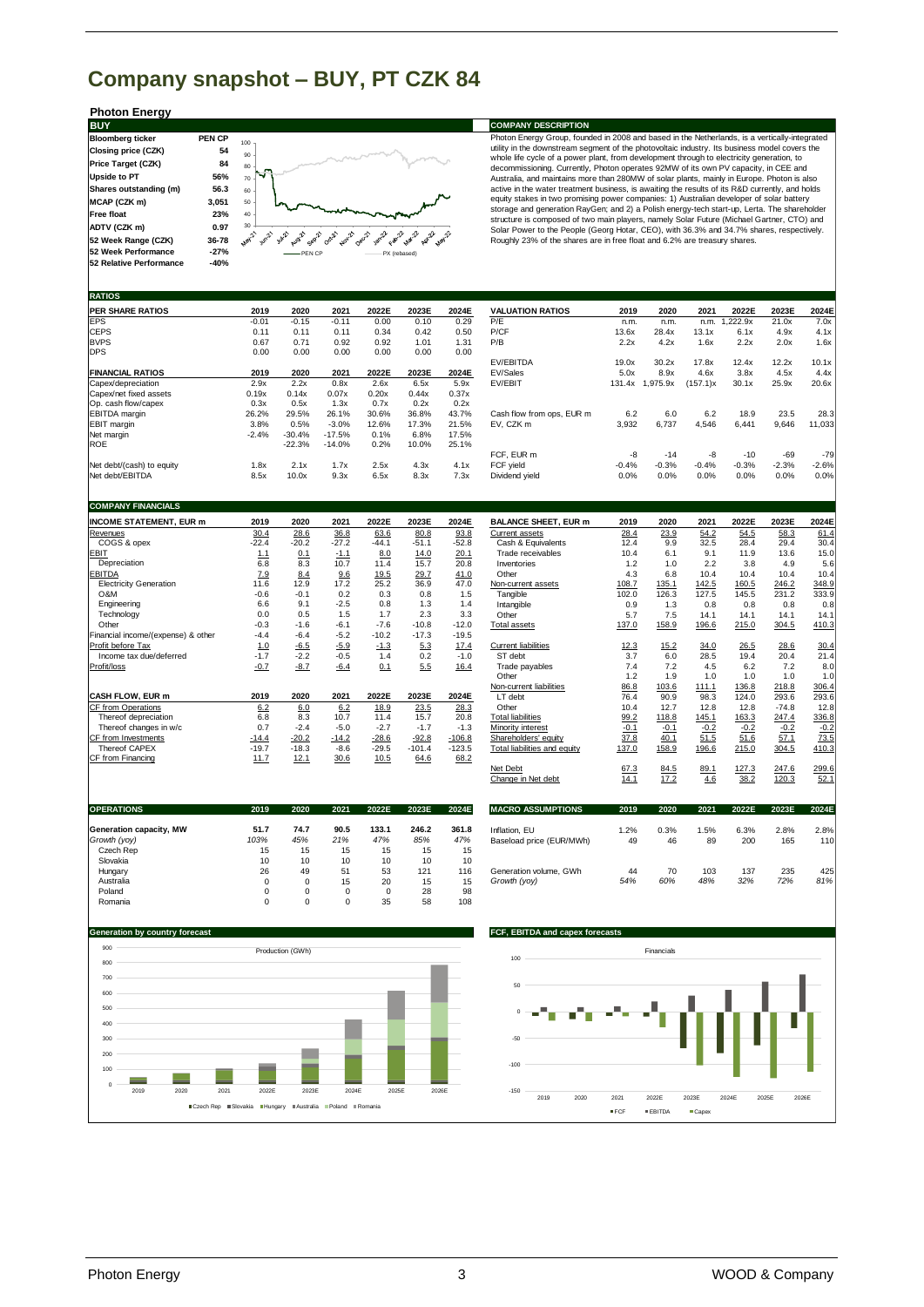# **Investment case: regulated turning merchant**

**We initiate on Photon Energy with a BUY rating and a 12M price target (PT) of CZK 84/share, implying 56% upside. Photon is an integrated solar downstream company, generating most of its earnings from green power generation. Founded in 2008 and run by its co-founders, who are also its largest shareholders today, the company offers a wide range of services to its customers, from project development, engineering and building, to operating and maintenance. While the majority of Photon's generation earnings have come from regulated schemes over the past decade, this year, Photon decided to opt out of the schemes where it could, switching to merchant operations, and now plans to focus primarily on the merchant business model, with two merchant power plants connected to the grid in Hungary already over the past six months. Its busy pipeline of 777MW and its 2024E goal of 600MW of its own generation capacity, up from the current 92MW, coupled with the power prices remaining at very attractive levels, change the company's earnings prospects dramatically vs. a few years ago, with the EBITDA growing at a 28% CAGR over the next three years (2022-24E), on our estimates, and potential upside coming from its water treatment business and promising, well-chosen equity investments. Photon trades at our 2022-24 EV/EBITDAs of 10.1-12.4x, 18% below its peer group. While the company does not plan to pay out a dividend in the near future, focusing on growth instead, we believe that the discount vs. its peer group is unjustified and, with the company not known by the broader market yet, but growing faster and offering merchant pricing as an attractive inflation proxy, we expect this discount to narrow.**

**Photon is an integrated solar downstream company,** operating its own proprietary portfolio of 92MW, in CEE and Australia, and providing services to external customers worldwide, from project development, designing and building power plants, to the operation and maintenance of the commissioned assets. Apart from the solar business, the company has been increasing its focus on a water and soil treatment business recently, and also invested, through equity stakes, in power companies RayGen and Lerta. The company was founded in 2008 and its shares are listed in Prague, Warsaw and Frankfurt.

**Ambitious, but achievable guidance.** Operating in the fastest-growing onshore power generation segment, solar downstream, Photon has very ambitious operational and strategic goals. This year alone, the company guides for 88% and 79% EBITDA and revenues growth, respectively. In 2024E, Photon sees the EBITDA at 5x the 2020 level, driven by new capacity additions, higher power prices, and ongoing revenue growth and profitability improvements across its other-than-generation solar segments. We are slightly below this target, assuming slightly lower capacity additions, to stay conservative. Any potential EBITDA from the water treatment business or income from its equity investments would present more upside for the company's guidance and our valuation.

**Merchant solar generator.** As most of its competitors, Photon has operated under regulated renumeration schemes over the past decade. Given the elevated power prices and its improved liquidity position, however, the company has decided to opt out of such schemes where it can (currently Hungary) this year and started building plants on a merchant basis only. By end-2021, the company operated only 16MW out of its 90.5MW portfolio on a merchant basis. As of May this year, 74.5MW out of 91.9MW were selling at merchant prices. Given our power price outlook in Europe and Australia for the next decade, and Photon's average LCOE being around 3x lower vs. the current German wholesale price, the company looks to be well-positioned for the unprecedented growth, in our view, even with our longterm power forecasts falling below EUR 100/MWh again. There are still increasing risks even for merchant producers, facing potential price caps, windfall taxation or other measures. However, given Photon's broad reach and the possibility of returning to regulated earnings, the downside vs. our estimates remains limited, for now.

**Very good ESG and transparency.** Recently, the company has been awarded a rating of "very good" – the second highest rating possible – with the score of 75/100, issued by imug | rating. Moreover, we note that, despite its EUR 132m market cap, the company has invested heavily in its disclosure, which is at a very good level, in our view, its management is transparent, and the company is well-prepared for scaling up its business and growing its interaction with the capital markets, with a strong investor relations team.

**Water treatment business and equity investments.** While we focus on the solar expansion in this report, we note that the company's water treatment business has large potential to grow. We prefer to wait for the R&D results, most likely to be delivered this year from Australia, but believe there is only upside for our numbers, which do not reflect the potential earnings coming from new technologies yet. When operations pick up speed, most likely after 2023E-onwards, in our view, we expect the segment to generate steady, utility-type earnings, but we also cannot rule out the company monetising its knowhow at higher, tech-like multiples. Similarly, the RayGen investment looks very interesting to us (solar battery storage/solar baseload), as does Lerta, which provides the company with deeper knowledge about power trading in the region.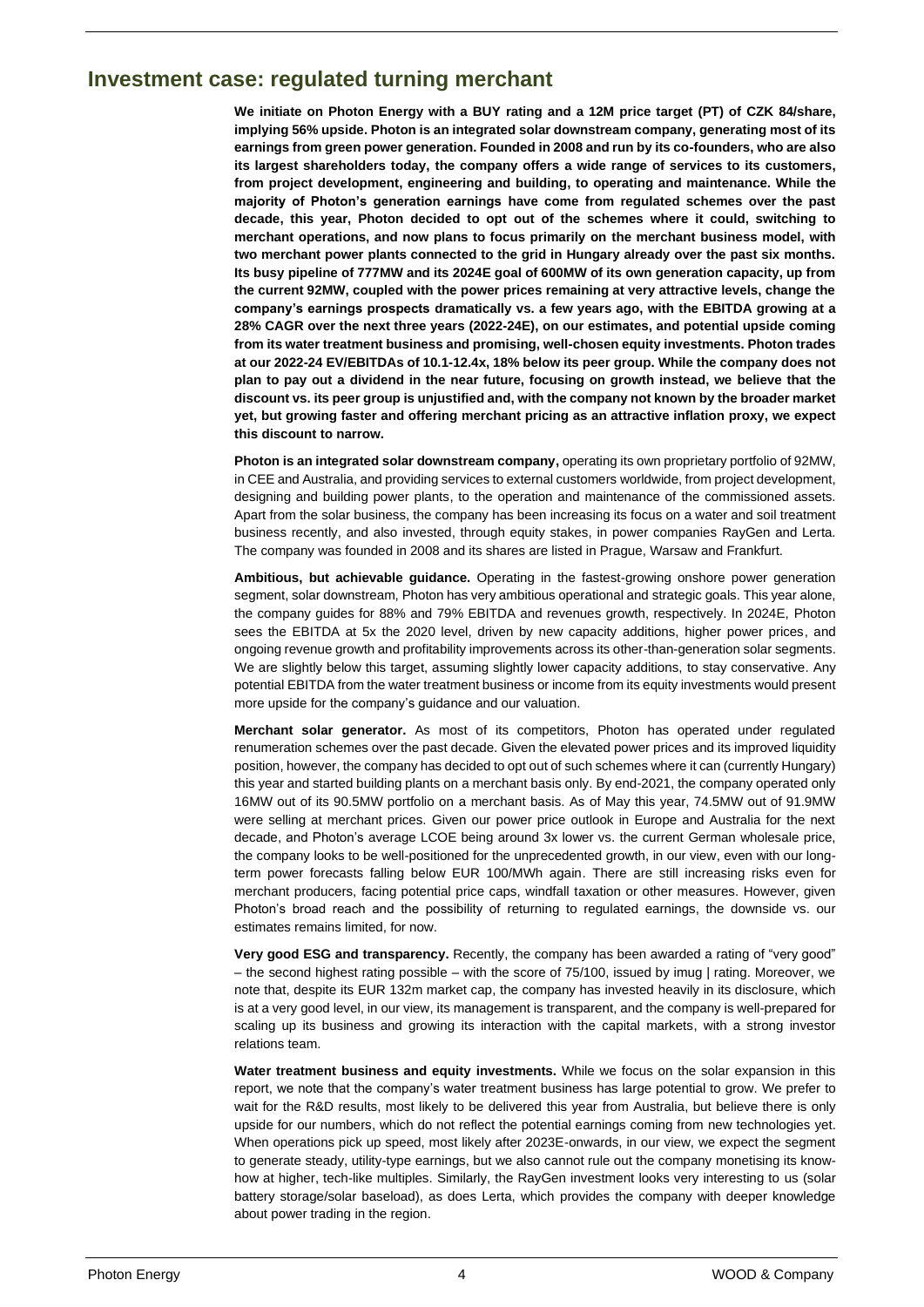**Valuation yields 56% upside.** We use a DCF model as our primary valuation tool (a 70% weight), as we believe it better reflects the company's strategy and the decision to turn to merchant pricing fully in the future. Our DCF generates a 12M PT of CZK 86/share (58% upside). In our peer valuation (a 30% weight), we use EV/EBITDA only, given the high volatility of the sector's net earnings, given its high growth outlook. Our 2022-24E EV/EBITDAs of 10.1-12.4x trade, on average, 18% lower vs. the peer group. This implies 50% upside for Photon, at CZK 81/share. Our weighted 12M PT of CZK 84/share implies 56% upside.

As we believe Photon is likely to attract interest also in Poland (Warsaw), Germany (Frankfurt) and other markets, we also present our PLN (15.7/share) and EUR (3.30/share) PTs. We note that the stock is listed in Prague, Warsaw and Frankfurt.

**Risks.** As shown in the past and even more importantly today, we believe the main risk for Photon's story is government intervention in the regulatory schemes, or intervention in the wholesale power prices. Any form of caps, new taxes or similar measures could hurt Photon. The company's growth targets are very ambitious and, while we believe it has the means to achieve them, the risks related to supply chain issues, third parties and their execution, or ongoing inflation could delay the pipeline, in our view. Another risk for our valuation, to both the upside and downside, is the power price outlook – today and in the future, on our estimates, the majority of the EBITDA is generated by the Electricity Generation segment and, although growing, the more stable, service-like segment's EBITDA contributions are still miniscule. Therefore, the risks stem mainly from the power market. Separately, despite being traded on three stock exchanges (Prague, Warsaw and Frankfurt), the stock is quite illiquid, at only a 3M ADTV of EUR 0.8m, all three exchanges combined.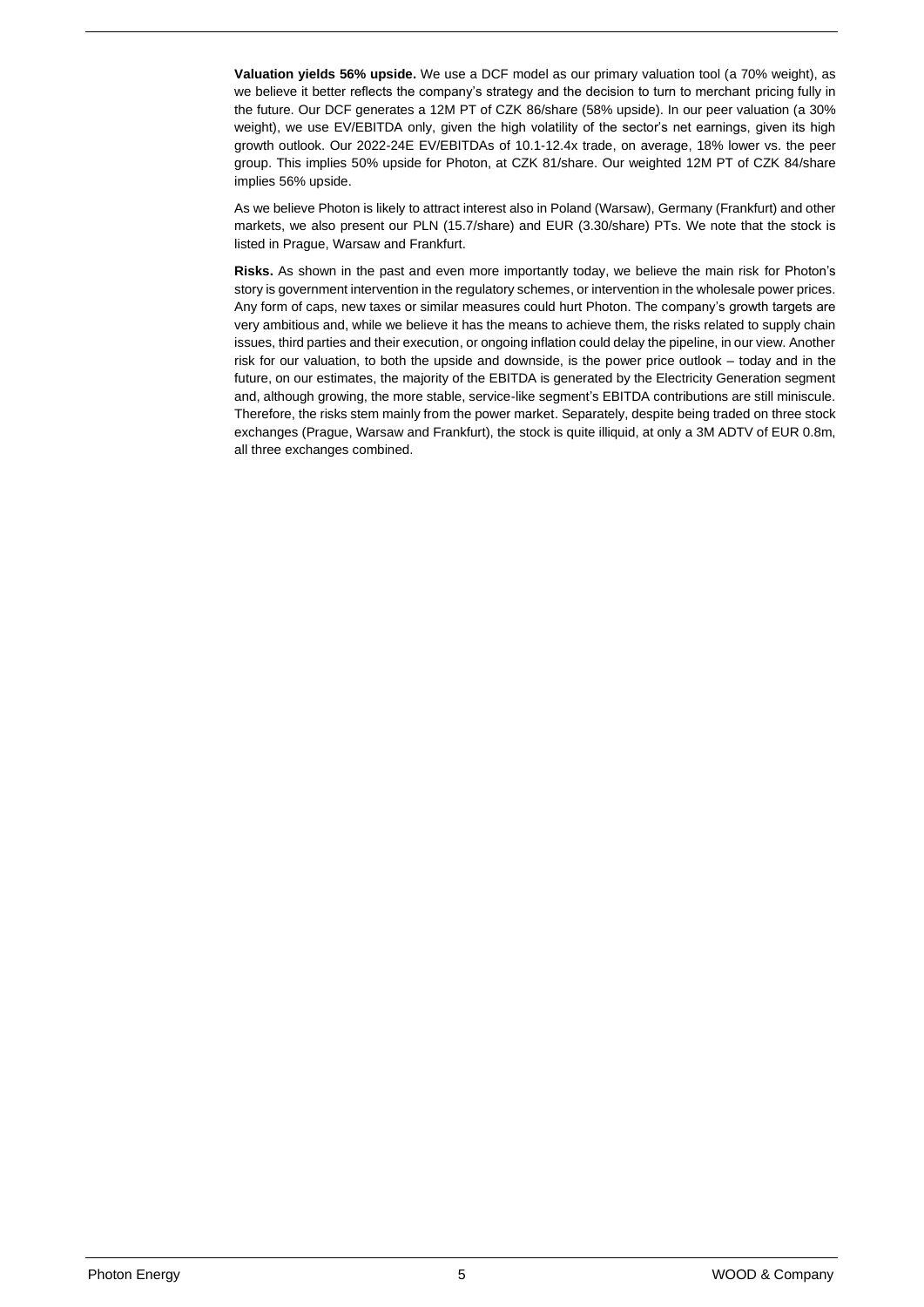# **Ambitious growth targets, with hands-on experience**

# **Exposed to the fastest growing energy business, and entering promising regions**

According to various consultant groups and energy agencies, as well as the EU's current energy transformation plan, the solar segment will be the highest-growing category in the utilities sector in the coming decades, e.g., the International Renewable Energy Agency (IRENA) expects the PV capacity to double in 2021-25E, before growing at the same pace by 2030E. Moreover, while based in the Netherlands, Photon's exposure to CEE (namely Romania, Poland and Hungary as the main pipeline targets, where the solar market is still underinvested vs. western Europe) looks very favourable for the company's future growth, in our view. Coupled with its experience and bullish plans in Australia, where solar companies also enjoy good support from the government, we believe that Photon is very wellpositioned to expand and deliver on its targets.

We note that Photon no longer plans to build, through the Electricity Generation arm, its business on support schemes, as its LCOE is well below merchant pricing, the company is liquid enough to finance its current pipeline and it can borrow at sufficiently low costs for its coming expansion plans, we estimate, except for the 300MW RayGen project, whose financing, equity structure and full delivery year are yet to be decided. We believe investors are likely to favour this approach, with the risk of regulatory changes being mitigated. The EU and CEE countries' funds for the block's energy transition are expected, by management, to support the company only indirectly, with the O&M, Engineering and Technology segments growing with their customers, which we expect to use the funds in all the countries in which Photon is present.

| <b>EUR/MWh</b> | Spot price (5 May) | 2023E forward | <b>Current Photon's LCOE</b> |  |  |
|----------------|--------------------|---------------|------------------------------|--|--|
|                |                    |               | ex. balancing                |  |  |
| Romania        | 206                | 219           | 56                           |  |  |
| Poland         | 139                | 205           | 61                           |  |  |
| Hungary        | 208                | 225           | 59                           |  |  |
| Czech Republic | 190                | 216           | 57                           |  |  |
| Slovakia       | 194                | 219           | 57                           |  |  |
| Austalia       | 131                | n.a.          | n.a.                         |  |  |

# **Current power price outlook exceeds Photon's LCOEs significantly**

*Source: Company data, EEX, WOOD Research*

The current expansion plans target Romania, Poland and Australia, with more capacity potential in Hungary. Photon is not planning any new additions in the Czech Republic and Slovakia in the foreseeable future, although other market players are already preparing for new expansion waves there, despite both countries, in the past and recently, intervening in the support schemes and upsetting investors. This should drive Photon's other-than-generation revenues in both countries, in our view. With Photon's current capacity in the Czech Republic and Slovakia expected to end its life within this decade, or in the early-2030s, on our estimates, we believe the company is likely to reassess what to do with the projects and the real estate later, outside our valuation period.

In Romania, where Photon has 5.7MW of ready-to-build projects currently, 115MW of projects in advanced development and another 105MW of early development and the feasibility stage (we model 35MW to be built by the year-end), the country is still a long way from achieving its current 2030E targets, with more than 3.5GW of PV to be connected to the grid by 2030E (target 5.1GW). Given Photon's current focus on the country, the pipeline mentioned above and almost no additions by the competition in the country last year, we believe that the company is ahead of its peers, and its Romanian capacity plans could even have more upside vs. the current guidance. Romania is also more attractive in terms of irradiation and, therefore, based on our power price outlook and the higher expected utilisation of the plants, the returns there should be higher than those of Central Europe, as the capex is similar and the real estate is cheaper, on our estimates.

In Poland, the long-term energy policy and its PV targets have been set, but we expect changes in the current policy, should there be no significant changes in the EU's ETS scheme. The country has seen unprecedented growth in its PV capacity in the past two years, growing more than tenfold, to 9.4GW, thanks largely to government subsidies, and the unambitious 2030E PV target has been exceeded already. However, in our view, Poland cannot stop here, if it seriously plans to reduce its emissions and transform its energy sector away from ever-more expensive fossil fuels; and, given the recent developments, we believe it does, despite the renewed discussions on the importance of local lignite and coal, reacting to Russia's actions. The country has significant exposure to hard coal and lignite and, with no alternative energy source today, such as nuclear or gas, replacing the old coal blocks in years (gas), if not decades (nuclear), in our view, the current outlook for power prices in the country, which is still a power island, remains above the German power prices in the long term. Moreover, despite many claims to be solving the issue, Poland still does not have a new law that would allow the development of new onshore wind capacity, and the first offshore wind project is planned for 2025/2026E. In Poland,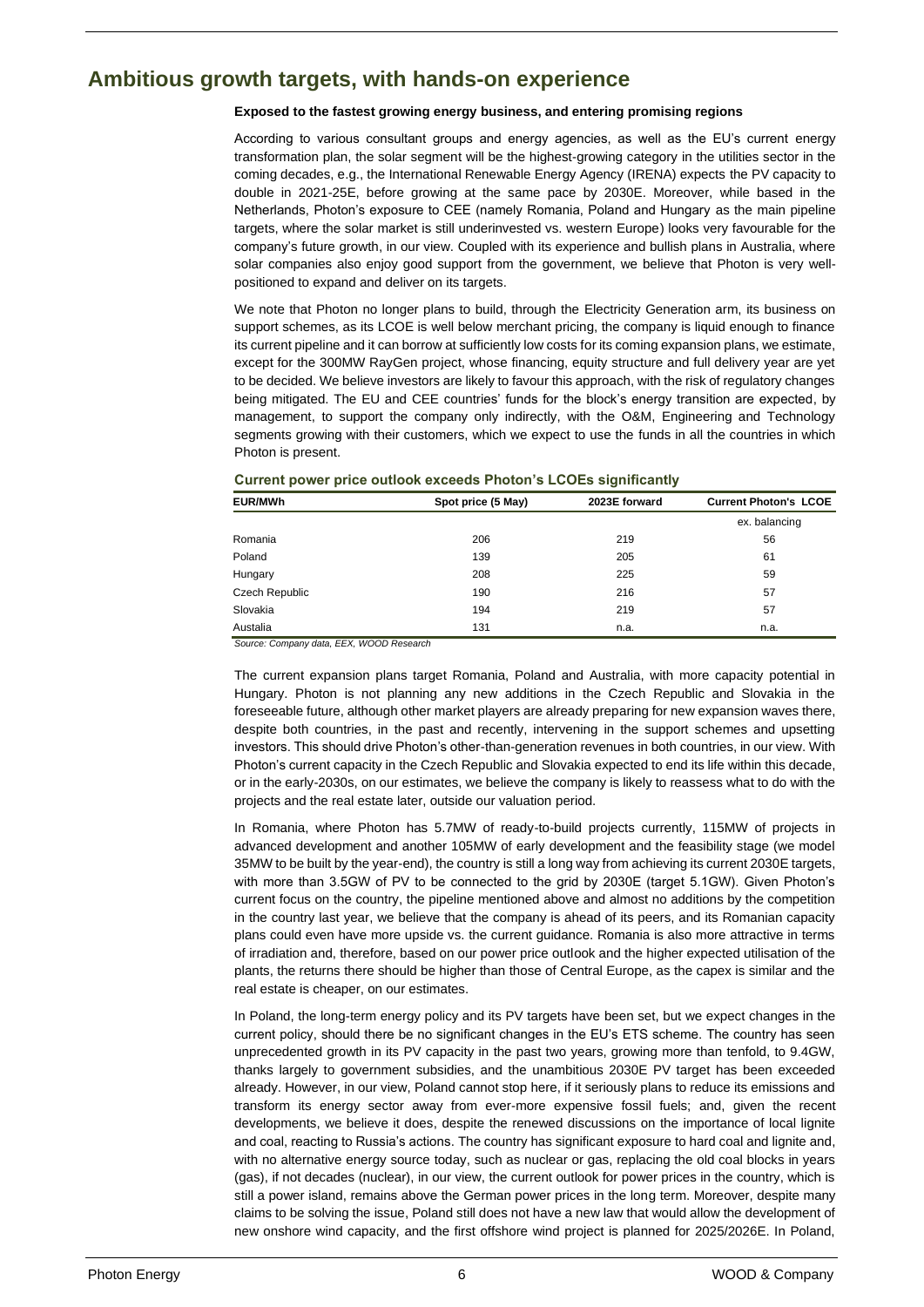Photon can participate in the PV auctions, which take place by the year-end. We note, however, that these auction prices have been too low for the company, in our view, favour the larger, mainly domestic players, and, given our current power price outlook for Poland, the merchant business model looks much more attractive, as the company has the means to finance such projects and focuses on smaller projects, with reasonable returns, opposed to the larger utilities. Poland is a specific and highly competitive market, where the state-controlled utilities have the advantage over smaller players and the state has intervened in the support scheme several times before, but the company's pipeline of merchant 225MW (all in the early stages of development) looks promising, based on our view of Polish long-term power prices.

In Hungary, Photon has achieved great success in its project development over the past several years. Since 2018, Photon has added more than 50MW, relying on support schemes. Today, most of the capacity is operating on merchant pricing, with the option, for most of the capacity, to return to the schemes. The country is still less than halfway through its 2030E PV target of more than 6GW and, therefore, Photon has more space to grow there, given that it has experience with the market already. The current pipeline stands at 25.8MW, with 2.7MW to be connected this year and the rest next year, on our numbers.

In Australia, the conditions for solar plants are extremely favourable, reaching double utilisation vs. Photon's CEE markets, and the vast space also favours PV producers. We do not model any PV additions (current capacity of 14.6MW), but look for more upside vs. our numbers from the 300MW RayGen project. Moreover, Australia's government will play a key role in Photon's water treatment business project.

|  |  |  | Photon's key markets' overview |
|--|--|--|--------------------------------|
|--|--|--|--------------------------------|

|                                            | Hungary   | Poland       | Romania   |           | Australia Czech Republic | Slovakia     |
|--------------------------------------------|-----------|--------------|-----------|-----------|--------------------------|--------------|
| <b>Key Figures</b>                         |           |              |           |           |                          |              |
| Current share of energy from RES           | 12.6%     | 12.2%        | 24.3%     | n/a       | 16.2%                    | 16.9%        |
| Share of energy from RES in 2030E (target) | 20.0%     | 23.0%        | 30.7%     | n/a       | 22.0%                    | 19.2%        |
| 2021YE solar PV capacity (MW)              | 2,131     | 6,257        | 1,398     | 19,074    | 2,119                    | 535          |
| Solar capacity as a % of RES capacity      | 69.4%     | 32.2%        | 12.4%     | 49.4%     | 47.7%                    | 24.4%        |
| Global horizontal irradiation (kWh/m2)     | 3.31-3.64 | $2.8 - 3.13$ | 3.01-3.89 | 3.77-6.37 | 2.86-3.28                | 2.76-3.49    |
| <b>Support Schemes (for new projects)</b>  |           |              |           |           |                          |              |
| <b>RES</b> auction scheme                  | √         | √            | X         | X         | X                        | $\checkmark$ |
| Investment subsidies                       | X         | X            | ✓         | X         | √                        | X            |
| Green certificates                         | X         | X            | X         | √         | X                        | X            |

*Source: IRENA, Solar Power Europe, WOOD Research*

## **Company's guidance: ambitious financial and operational goals, but achievable, in our view**

In May 2022, Photon reiterated its FY22E guidance and its 2024E targets. This year, the company sees its FY EBITDA at EUR 18m on revenues of EUR 65m, or growing 88% and 79%, respectively. Based on our numbers, the guidance is achievable, with our 2022E EBITDA of EUR 19.5m and revenues of EUR 64m. The company's 2024E targets are even more ambitious, but achievable, in our view; however, they depend highly on the timely rollout of the capacity additions and future power price levels. By end-2024E, Photon targets 600MW of proprietary solar portfolio, up from today's 92MW, and an O&M portfolio of 1GW, up from around 280MW today, where most of the growth is expected to come from the proprietary plants, and around 200MW of new external capacity. Coupled with the growing Engineering and Technology segments, Photon estimates that its EBITDA will increase fivefold by 2024E (vs. 2020), with potential EBITDA upside coming from the water business. On top of this, Photon targets around 1.5GW of additional projects in the pipeline by 2024E. Despite the heavy capex planned, the equity ratio should remain above 25%, in line with the current bond covenants, a ratio we stick to across our forecast period.

Regarding the 2024E EBITDA target, increasing 5x vs. 2020, we are slightly below the target (4.85x), despite not including the 300MW RayGen project (first 50MW batch planned in 2024E) in our model. This is due most likely to our higher realised selling price estimates, as we do not assume the Hungarian plants return to the regulatory schemes by that time and we assume power price levels only slightly below the current forward trading. Given the ongoing risks stemming from Russia and its uncertain gas supplies, we believe that we are conservative in our power price forecasts and there could still be more upside to our estimates, rather than downside, caused by a potential recession this year already.

**The Electricity Generation** pipeline stands at 777MW at the moment (details below), with 123MW of projects in advanced development, mainly in Romania. The company's plans are bullish, but achievable, in our view, although we expect only 2.7MW of new additions in Hungary and 35MW in Romania this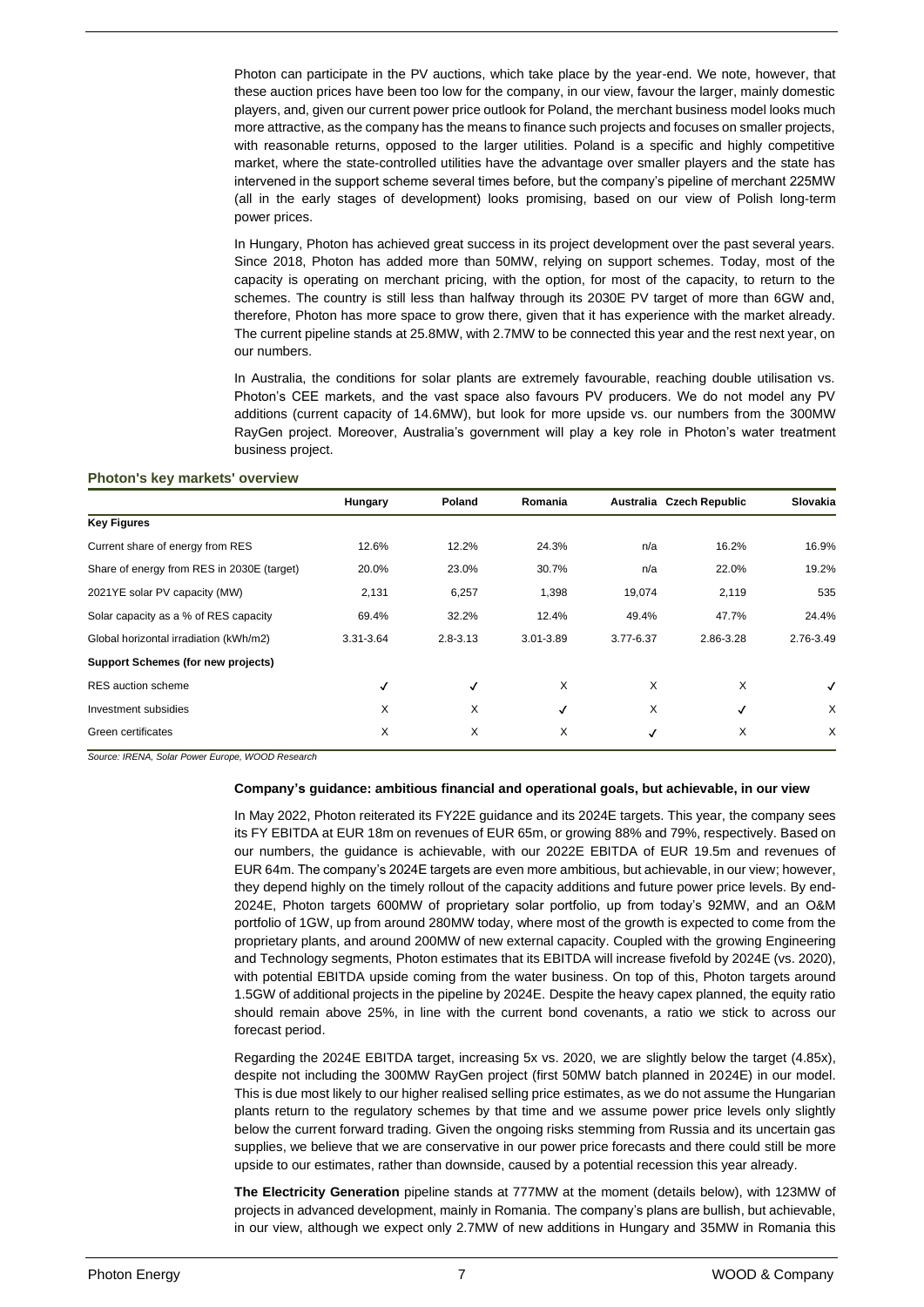year, connected in the second part of the year mostly. In May 2022, Photon added 1.4MW of merchant generation capacity in Hungary. Coupled with the full effects of the Australia and Hungary additions, opting out of the regulatory schemes in Hungary and all of the new projects selling at merchant prices, which are more than double the regulated average price currently, in respective countries, the 2022E EBITDA target is achievable, in our view. We target EUR 25m (+47% yoy) this year and model a 23% EBITDA CAGR in 2022-24E. Next year, we expect the Polish portfolio to unfold, as well as ongoing strong additions in Romania and new projects in Hungary. In Slovakia and the Czech Republic, Photon is planning no own capacity additions, but believes that its other segments should benefit from the expected growth there.

By end-2024E, we remain cautious and forecast a total of 362MW, not including any additions in Australia, where Photon is working currently on a 300MW RayGen project, with the first 50MW batch to be connected in 2024E. We do not include this project in our model, as we do not know its capex, nor its potential returns, and as Photon is very likely looking for an equity partner, given the large size of the project. As Photon owns the project rights, we believe there is only upside for our current valuation. By 2025-26E, however, we assume the company's 600MW target will be met. We have decided to remain cautious, due to the ongoing supply chain disruptions, the Polish portfolio developing more slowly, and potential regulatory hit/state intervention, which could slow its expansion.

# **Photon: development pipeline (April 2022)**

| <b>Country</b>      |           | 1. Feasibility*          | 2. Early<br>development | 3. Advanced<br>development | 4. Ready-to-build 5. Under<br>technical | construction | <b>Total in MWp</b>     |
|---------------------|-----------|--------------------------|-------------------------|----------------------------|-----------------------------------------|--------------|-------------------------|
| *.                  | Australia | ٠                        | 300.0                   | ٠                          | ٠                                       |              | 300.0<br>٠              |
|                     | Hungary   | $\overline{\phantom{a}}$ | 23.1                    | 2.7                        | $\overline{\phantom{a}}$                |              | 25.8                    |
|                     | Romania   | 29.5                     | 75.8                    | 115.0                      | 5.7                                     |              | 226.0<br>$\blacksquare$ |
|                     | Poland    | 192.4                    | 32.4                    | $\blacksquare$             | $\overline{\phantom{a}}$                |              | 224.8<br>$\blacksquare$ |
| <b>Total in MWp</b> |           | 221.9                    | 431.3                   | 117.7                      | 5.7                                     |              | 776.6                   |

*Source: Company data, WOOD Research*

**Photon: generation capacity and production volumes, led by growth in Romania, Poland and Hungary**





Production (GWh)

*Source: Company report, WOOD Research*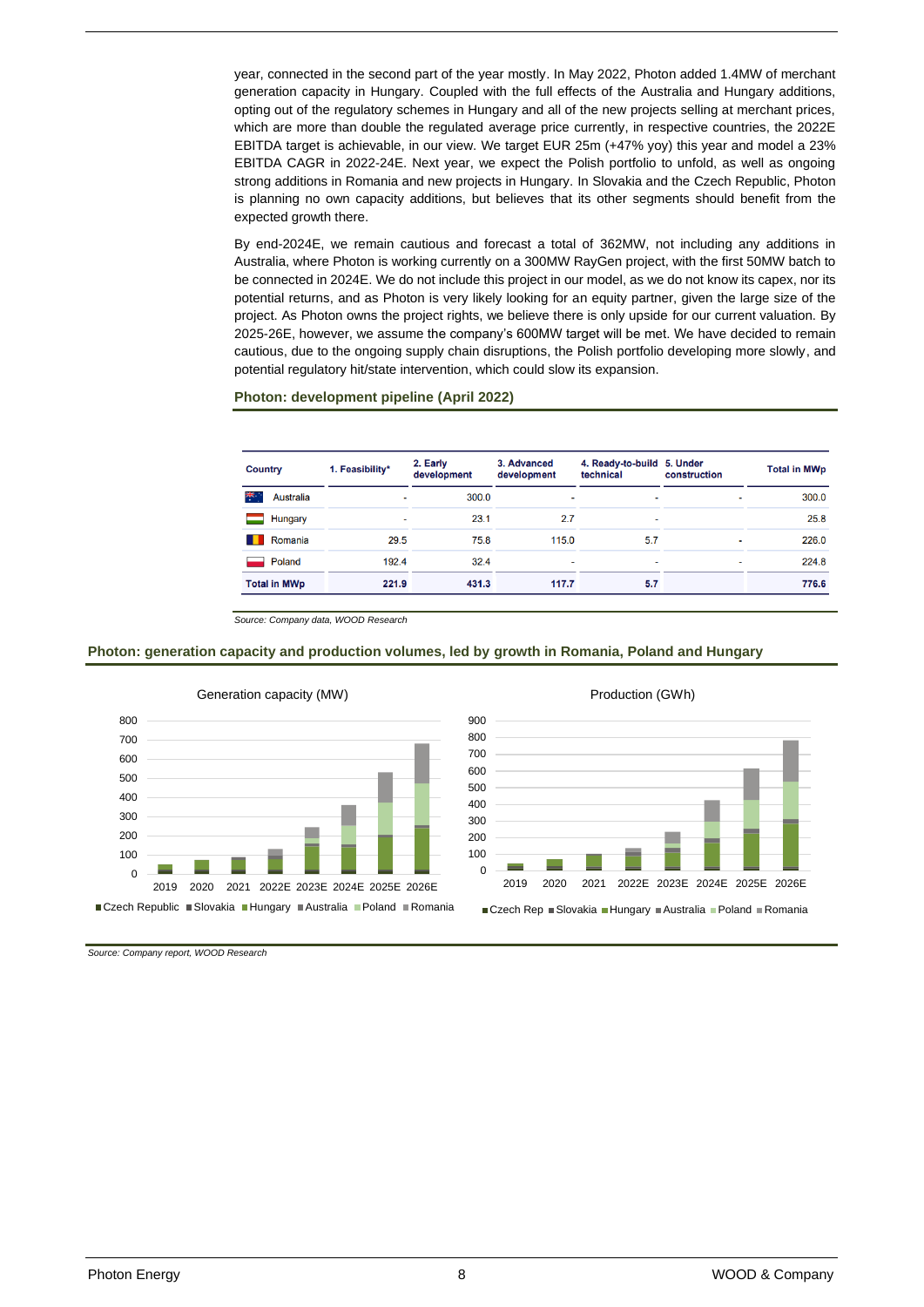In the **O&M segment**, we expect growth to be driven by the company's proprietary additions mainly, which are serviced by the O&M segment, but its target of new 200MW external clients is achievable, in our view, as Photon has a strong presence in the region already. Last year, the segment's EBITDA broke even and, with the growing capacity under management, we expect the segment's profitability to pick up. By 2024E, we model a 20% EBITDA margin for the segment (vs. the 2021 margin of 6%), driven mainly by economies of scale. We note that the 300MW RayGen project is not included in our model and offers more upside to the O&M segment EBITDA. We forecast a 72% 2022-24E EBITDA CAGR for the segment.

# **O&M business forecast (MW) Photon: revenues by country**



*Source: Company report, WOOD Research*

The **Engineering and Technology** segments' margins have been volatile in past years, highly exposed to seasonality and the company's investment segment's developments, but the earnings trajectory promises hefty returns ahead, on our estimates, with more demand expected from external clients. The Engineering business should grow in line with the company's proprietary plant expansion, in our view, as well as the strong growth of the industry. Considering the 4Q21 and 1Q22 growth in the Technology revenues growth, driven by high power prices and the customers' increasing demand for its own power generation to satisfy its energy needs, we believe that Photon can leverage on its expertise and market position, driving its EBITDA much higher in the coming years. For Engineering, we see an EBITDA 2022- 24E CAGR of 20%, at a 13% EBITDA margin in the long term; and, for the Technology segment, a CAGR of 25%, at a 7% margin in the long term.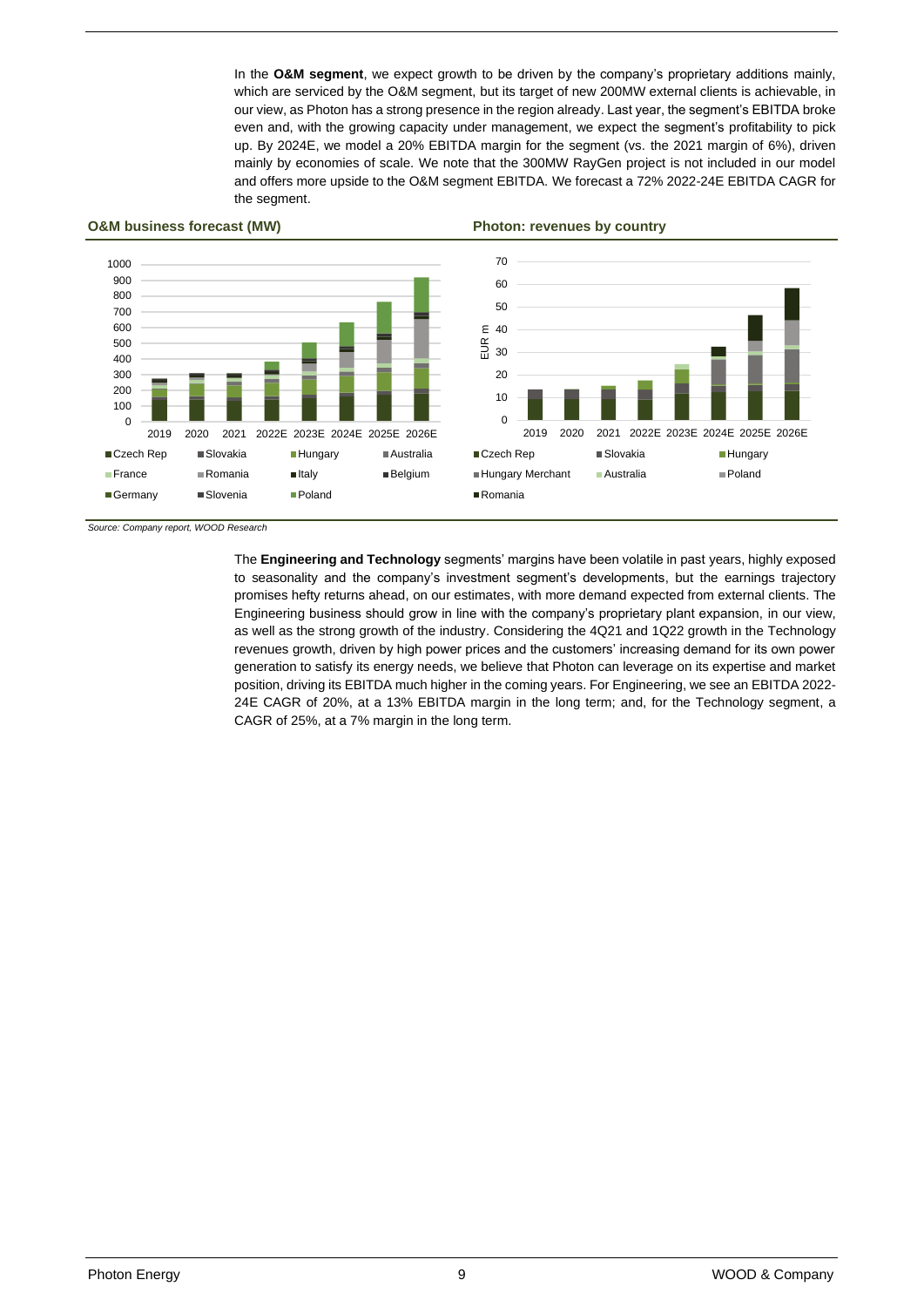# **Generation revenue remains the main earnings driver, but other segments should record strong growth as well**





**Electricity Generation . O&M . Engineering . Technology . Other** 

#### *Source: Company report, WOOD Research*

All-in-all, we model all segments to generate very strong EBITDA growth within our forecast period. Most of the EBITDA growth will come from the Electricity Generation segment, driven by new capacity additions, and power prices well above both the merchant and regulated price levels recorded in past years, on our estimates. However, we expect the O&M, Engineering and Technology segments to generate increasing earnings year-by-year and to improve their profitability, thanks to the proprietary growth and external demand for their services, and economies of scale. On our numbers, we estimate that an EBITDA margin close to 50% is achievable, once the company's strategic targets have been met, up from last year's 35%.

# **EBITDA and EBITDA margin forecasts 2021 EBITDA breakdown**



*Source: Company report, WOOD Research*

Photon's expansion plans are bullish, and they will require a great deal of financing, most of which will come from debt. We assume negative cash flows in our model period, as the company attempts to grab market share in the highly-competitive generation segment; however, given the 25% capitalisation target, and the possibility of Photon financing new projects through PPAs and strong EBITDA growth, we are confident in our conservative capacity additions forecasts and look for more positive surprises delivered by the company vs. our numbers. As of 1Q22, Photon had a cash position of EUR 20m, we expect the company to keep selling projects in development, to support its bottom line and cash streams, as it has done in the past, and there are still 6.2% of treasury shares left for larger project financing. We believe that Photon is in a comfortable position currently to execute its bullish pipeline, and does not require new equity (last raising in 2021). With the recent spike in interest costs and our higher long-term inflation forecasts for the CEE countries, Photon might face a higher cost of financing in the future vs. its last 6.5% bond, in our view. Having said that, we believe the strong EBITDA growth, supported by high power prices, which more than offsets the inflation that Photon is facing and the borrowing costs spike, and with the strong ESG profile, we believe new financing is likely to be secured at favourable returns for the new projects. In our WACC, we use an 8% (or 6.4% net tax) cost of debt, which is more than conservative, in our view.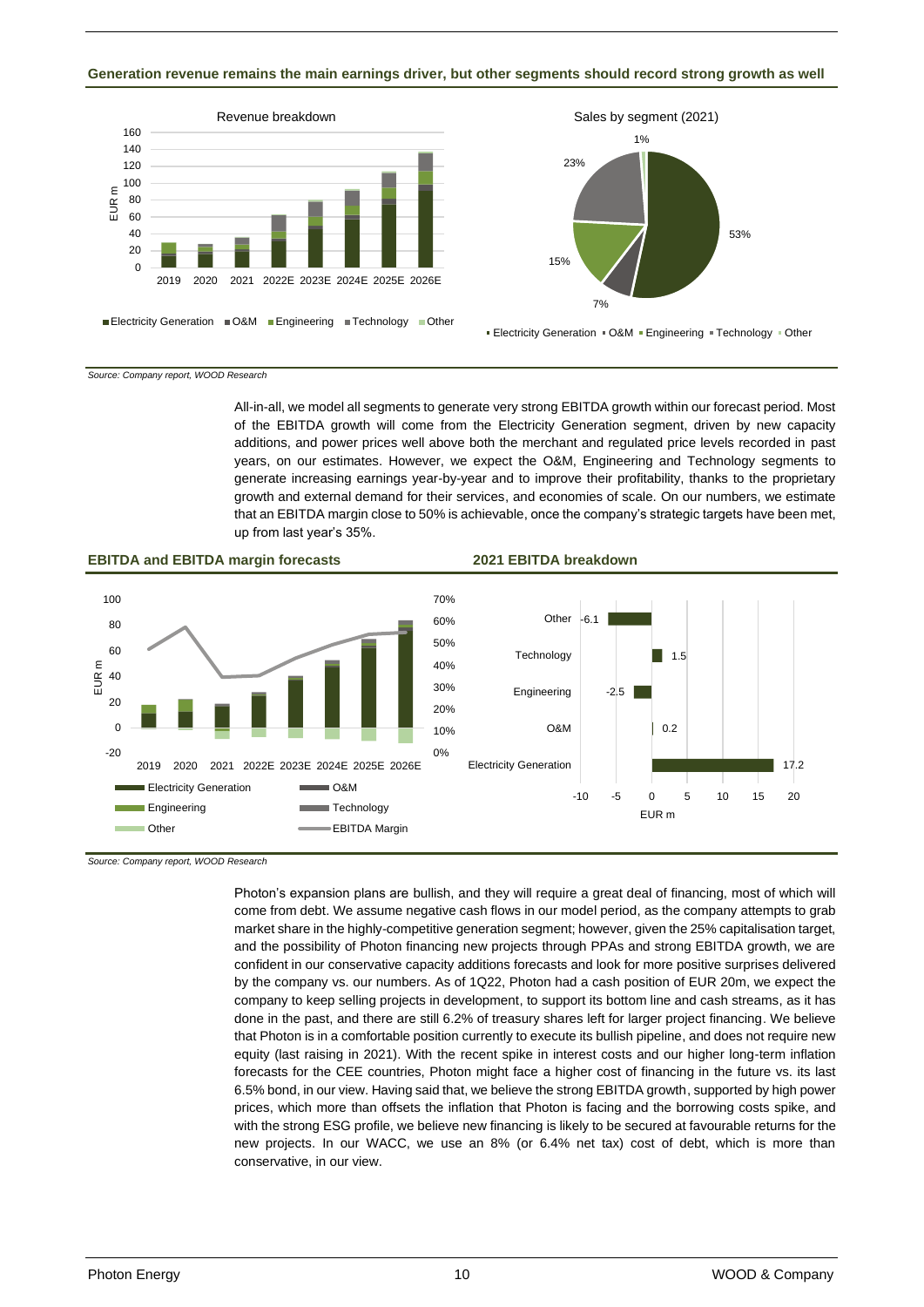

*Source: Company report, WOOD Research*

We model most of the company's capex to be spent on the new capacity additions in the Electricity Generation segment, with the other segments facing limited spending, leveraging on their current strong position and knowhow. We forecast this year's capex/MW for new additions at EUR 670k/MWh and then we inflate the capex/MW by our EU inflation forecasts. We believe this is a conservative approach, despite Photon's choice to employ more expensive and higher quality rotation technologies, which, despite higher capex/MW, also generate higher earnings, with more power generated during the peak hours in the morning, when power is more expensive.

We note that our net debt/EBITDA forecast of around 6x until 2026E reflects lower investments needs vs. the company's targets, given our more conservative pipeline rollout estimates vs. Photon's guidance. There is, however, room for quicker capacity additions and higher leverage, based on our estimates and in line with the company's guidance. We note that this is not a dividend story, with the company focusing on growth instead, to capture share in a quickly changing market.



*Source: Company report, WOOD Research*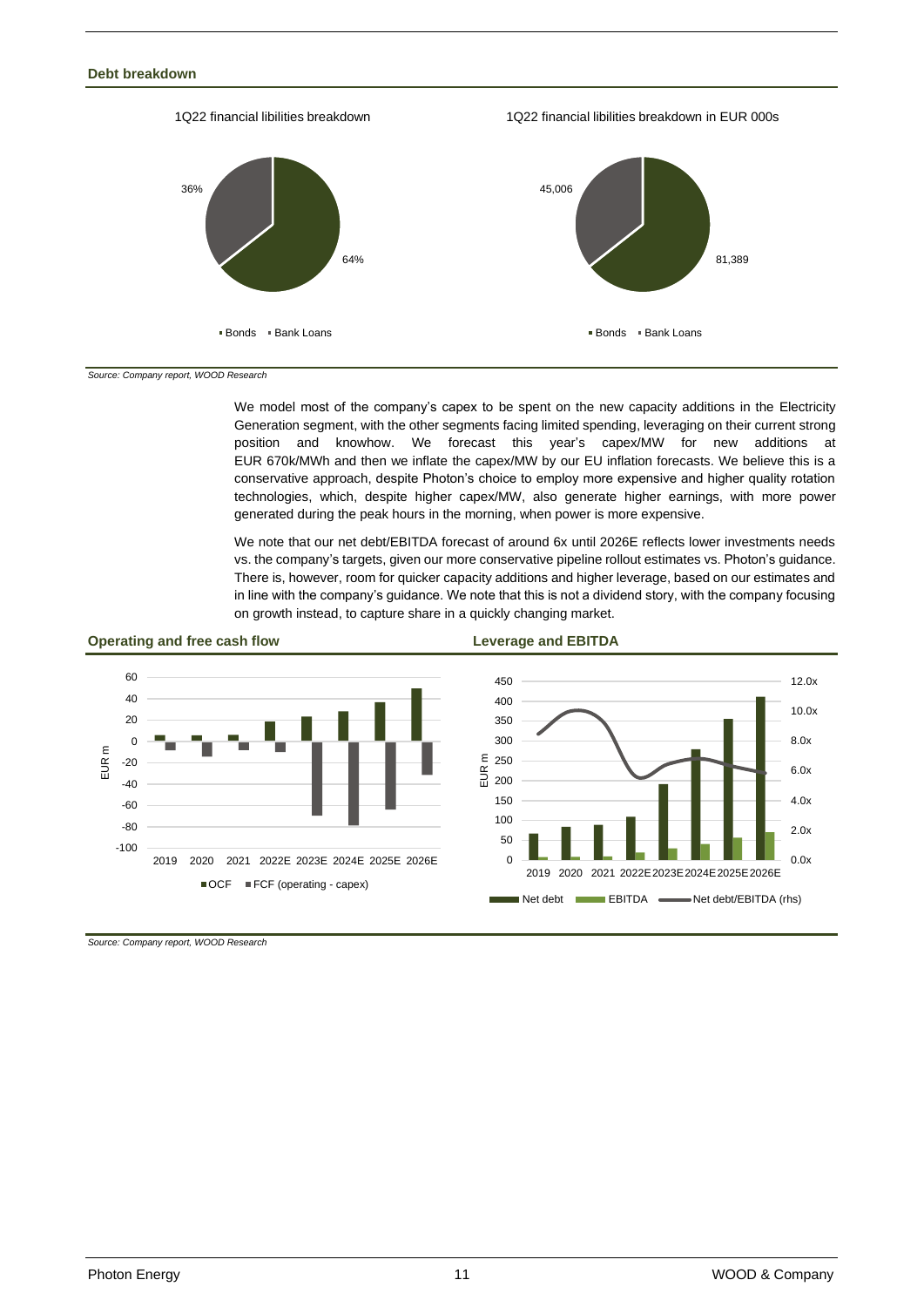# **Valuation: BUY, PT CZK 84, 56% upside**

We value Photon at CZK 84/share, implying 56% upside. Our valuation is derived from our DCF and peer EV/EBITDA calculations, weighted 70% and 30%, respectively. As Photon does not plan to distribute dividends soon, we do not employ a DDM and, due to the relatively volatile net profit forecasts of Photon and its competitors, we also skip the P/E valuation for now.

As we believe Photon should also attract interest in Poland (Warsaw), Germany (Frankfurt) and other markets, we also show PLN and EUR PTs. Both, implied by the current 1Y forward FX rates, generate similar upside to our PT in CZK, as shown in the table below.

# **Valuation summary**

|                                  | <b>PT CZK/share</b> | Upside |
|----------------------------------|---------------------|--------|
| <b>DCF</b>                       | 86                  | 58%    |
| Peers (EV/EBITDA)                | 81                  | 50%    |
| Weighted average (70:30)         | 84                  | 56%    |
| Implied PLN and EUR PTs          |                     |        |
| 12M PT PLN/sh                    | 15.3                | 61%    |
| 12M PT EUR/sh                    | 3.28                | 64%    |
| Source: Bloomberg, WOOD Research |                     |        |

# **DCF**

Our DCF valuation yields upside of 58%, or a 12M PT of CZK 86/share. Our assumptions are:

- A WACC of 7.5% across our forecast period, produced from a debt-adjusted beta of 1.2x, an ERP of 5.0%, adjusted upwards due to the low liquidity, and a risk free rate of 4.0%, which yields a cost of equity of 10.0%, and a cost of debt of 6.4%.
- Terminal growth of 2.5%.
- Our DCF period covers 2022-27E, by which time we believe the CEE capacity targets should be met, on our numbers. We note that the 300MW RayGen project is not included in our valuation (first 50MW planned for 2024E) and our CEE capacity addition estimates are more conservative than management's, due largely to the situation on the market, not the company itself.
- While we use our house power price estimates for the markets in which Photon operates, except for Australia, where we rely on the company's guidance and the local power market, we prefer to focus on the current growth story of the next six years, rather than longer-term forecasts, where the sensitivity of long-term power prices and cost inflation alter the valuation significantly, to both the upside and the downside. Also, Photon is yet to prove that the 2024E targets are not too ambitious and our one-to-two year lag is punishing the valuation already, in our view, with more upside potential.

| <b>EUR (000s)</b>            | 2022E      | 2023E     | 2024E       | 2025E                 | 2026E      | 2027E     |
|------------------------------|------------|-----------|-------------|-----------------------|------------|-----------|
| EBIT                         | 8,044      | 13,988    | 20,129      | 30,459                | 39,645     | 37,670    |
| Depreciation                 | 11,444     | 15,706    | 20,837      | 26,047                | 30,795     | 31,945    |
| Capex                        | $-28,165$  | $-99,930$ | $-121,964$  | $-123,830$            | $-111,133$ | $-24,072$ |
| Working capital              | $-2,714$   | $-1,735$  | $-1,320$    | $-2,098$              | $-2,346$   | $-2,346$  |
| Tax                          | 1,391      | 202       | $-1,026$    | $-3,092$              | $-9,429$   | $-9,034$  |
| <b>FCF</b>                   | $-10,000$  | $-71,768$ | $-83,345$   | $-72,513$             | $-52,469$  | 34,163    |
| Discount factor              | 0.96       | 0.89      | 0.83        | 0.77                  | 0.72       | 0.67      |
| <b>Discounted FCF</b>        | $-9,572$   | $-63,920$ | $-69,064$   | $-55,907$             | $-37,638$  | 22,801    |
| <b>Discounted cash flows</b> | $-213,301$ |           |             |                       |            |           |
| Terminal value               | 469,288    |           |             |                       |            |           |
| Enterprise value             | 255,987    |           | Risk free   |                       |            | 4.0%      |
| 2021 net debt                | 89,104     |           | Beta        |                       |            | 1.20      |
| <b>Minorities</b>            | 150        |           | <b>ERP</b>  |                       |            | 5.0%      |
| Equity investments & other   | 8,494      |           |             | Cost of equity        |            | 10.0%     |
| <b>Equity value</b>          | 175,227    |           |             | Weight of equity      |            | 30.0%     |
| PT, CZK/sh                   | 78         |           |             | Weight of Debt        |            | 70.0%     |
| 12M PT, CZK/sh               | 86         |           |             | Cost of debt, net tax |            | 6.4%      |
| Upside                       | 58%        |           | <b>WACC</b> |                       |            | 7.5%      |

*Source: WOOD Research*

**DCF**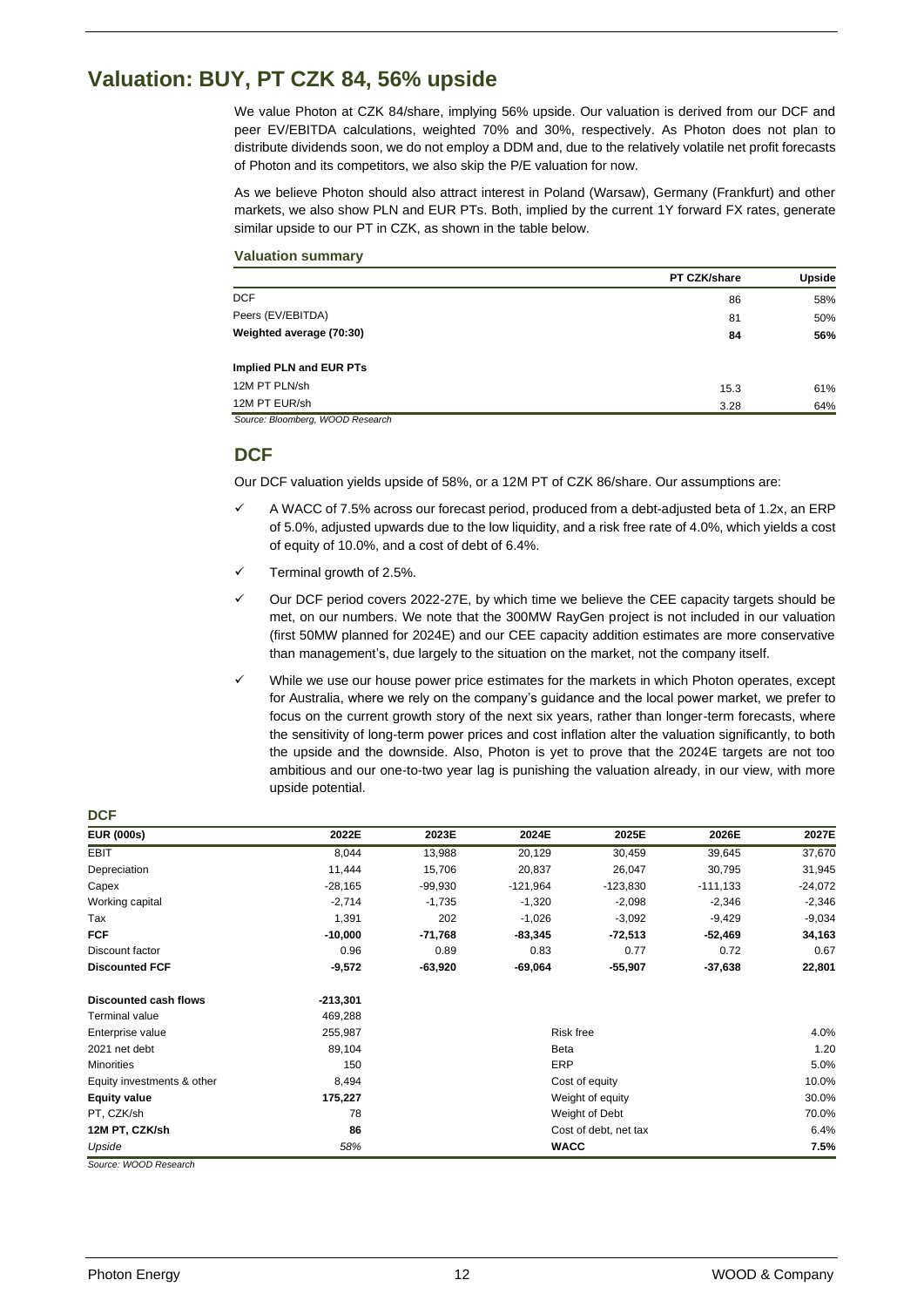# **Peer valuation**

Photon is the first pure solar (and water treatment company) under our coverage. Looking at the CEE region, there are no well-covered solar companies with publicly available forecasts by the sell-side. Therefore, we have chosen a mix of western European and US companies, which have similar business models, sizes and growth profiles. However, the basket is not perfect, we admit. While the peer 2022- 24E EV/EBITDAs, on the Bloomberg consensus, produce a similar PT to our DCF, we have decided to put only a 30% weight on the peer valuation, as Photon's business model is specific and exposed to a different region. Regarding the other multiples, e.g., P/E and P/CF, we believe it is premature to use these, given the volatility of earnings of both Photon and its peers.

We note that we expect Photon's EBITDA margin to gradually grow, thanks mostly to the higher weight of power generation, but we also expect other segments' profitability to improve over our forecast period. However, being an integrated solar utility, with segments such as technology trading or engineering, it still produces lower margins than most of the peers below, which are more invested in high-margin power generation. Despite these lower margins vs. its peers, we believe that this is where the added value is at Photon – a business model that can grow in any solar downstream direction globally, while not overpaying for generation capacity expansion.

On our numbers, Photon is trading at 2022-24E EV/EBITDAs of 10.1-12.4x, at an 18% discount vs. the peer average. Despite the low liquidity, we believe these multiples are attractive. Our peer valuation yields 50% upside, or CZK 81/share.

| <b>Peer valuation: EV/EBITDA</b> |  |
|----------------------------------|--|
|----------------------------------|--|

| <b>EUR 000s</b>     | 2022E   | 2023E   | 2024E   |
|---------------------|---------|---------|---------|
| Peer multiple (x)   | 16.4    | 13.4    | 12.6    |
| <b>EBITDA</b>       | 19,488  | 29,694  | 40,965  |
| Net debt            | 127,269 | 247,563 | 299,628 |
| <b>Equity value</b> | 191,902 | 151,585 | 217,003 |
| Average             | 171,743 |         |         |
| CZK/sh              | 81      |         |         |
| Upside              | 50%     |         |         |

*Source: Bloomberg, WOOD Research*

# **Valuation multiples of selected peers**

| Company                   |            | <b>MCAP</b><br>(EUR m) | <b>AVTD 3M</b><br>(EUR m) | <b>EV/EBITDA</b> |       |        | <b>EBITDA</b> growth |       |       | <b>EBITDA</b> margin |        |        |
|---------------------------|------------|------------------------|---------------------------|------------------|-------|--------|----------------------|-------|-------|----------------------|--------|--------|
|                           |            |                        |                           | 2022E            | 2023E | 2024E  | 2022E                | 2023E | 2024E | 2022E                | 2023E  | 2024E  |
| ABO Wind                  | <b>EUR</b> | 500                    | 0.2                       | 16.2             | 12.3  | 10.6   | 4%                   | 29%   | 13%   | 18%                  | 20%    | 20%    |
| <b>Azure Power Global</b> | <b>USD</b> | 780                    | 3.1                       | 9.1              | 8.3   | n.a.   | 34%                  | 14%   | n.a.  | 82%                  | 85%    | n.a.   |
| Encavis                   | <b>EUR</b> | 3,262                  | 0.1                       | 17.5             | 16.4  | 15.2   | 0%                   | 7%    | 8%    | 74%                  | 76%    | 76%    |
| Grenergy Renovables       | <b>EUR</b> | 1,094                  | 1.8                       | 22.7             | 15.8  | 14.6   | 74%                  | 70%   | 28%   | 37%                  | 45%    | 47%    |
| Neoen                     | <b>EUR</b> | 4,271                  | 7.0                       | 19.4             | 17.2  | 16.9   | 24%                  | 20%   | 16%   | 85%                  | 84%    | 81%    |
| Scatec                    | <b>NOK</b> | 1,431                  | 8.1                       | 12.3             | 10.6  | 8.3    | $-9%$                | 33%   | 42%   | 73%                  | 76%    | 78%    |
| Solaria Energia           | <b>EUR</b> | 2,848                  | 19.3                      | 24.2             | 17.7  | 14.8   | 64%                  | 46%   | 26%   | 84%                  | 84%    | 84%    |
| Voltalia                  | <b>EUR</b> | 2,089                  | 1.3                       | 16.1             | 13.2  | 11.6   | 34%                  | 31%   | 18%   | 44%                  | 49%    | 59%    |
| <b>7C SolarParken</b>     | <b>EUR</b> | 341                    | 0.5                       | 9.9              | 9.4   | 8.9    | 14%                  | $-7%$ | $-2%$ | 83%                  | 83%    | 82%    |
| Average                   |            | 1,846                  | 4.6                       | 16.4             | 13.4  | 12.6   | 27%                  | 27%   | 19%   | 64%                  | 67%    | 66%    |
| Photon                    |            | 132                    | 0.04                      | 12.4             | 12.2  | 10.1   | 35%                  | 42%   | 48%   | 31%                  | 37%    | 44%    |
| Discount peers, delta     |            |                        |                           | $-24%$           | $-9%$ | $-20%$ | 8%                   | 15%   | 29%   | $-34%$               | $-30%$ | $-22%$ |

*Source :Bloomberg, WOOD Research*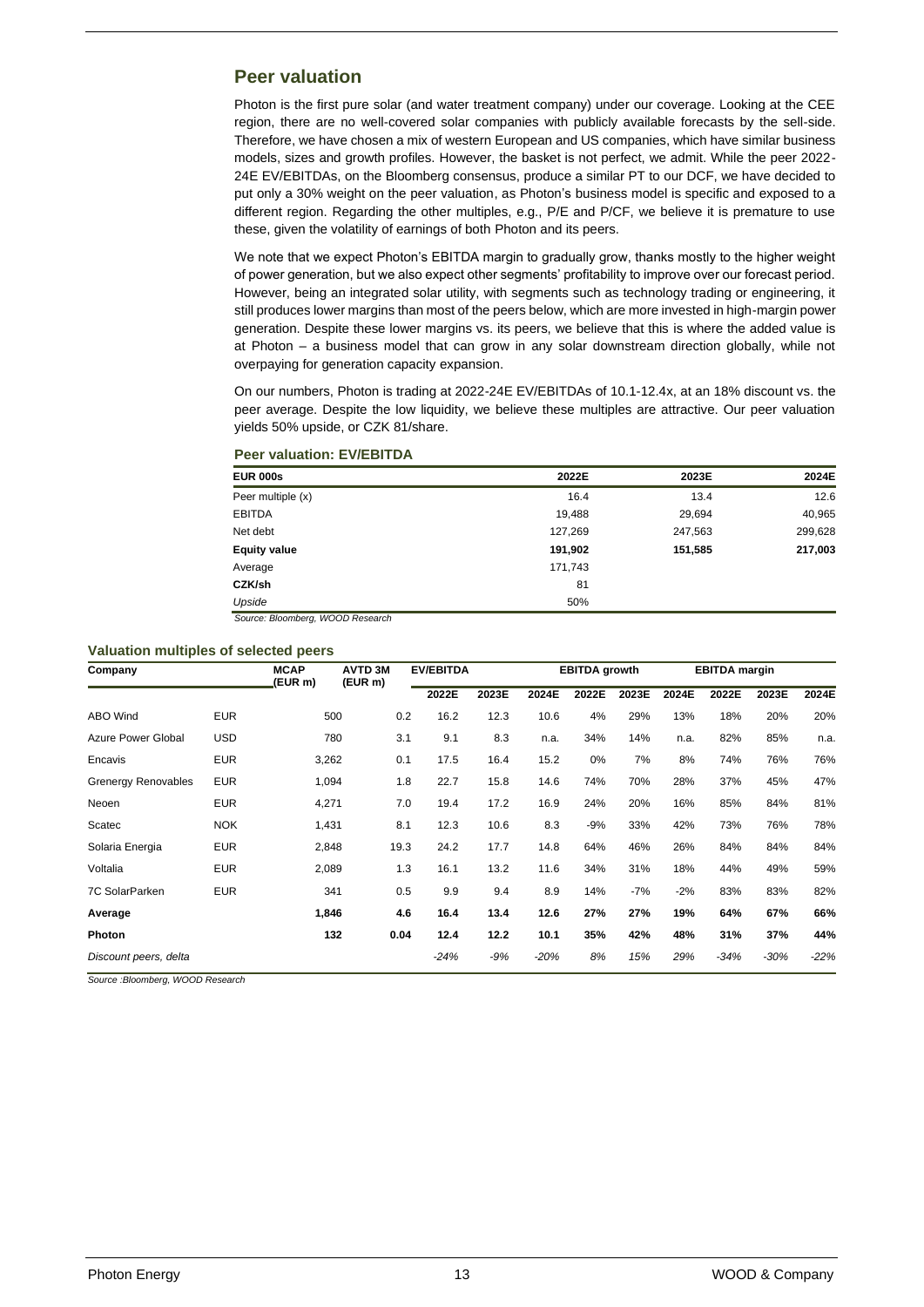# **Risks**

**Power prices.** Our model is based on Photon selling a large portion of its generated power through merchant pricing, opting out of the regulatory schemes where it can, until the market power price drops below the regulated one, after which the plants would return to regulated earnings, if not before. We believe that our future power price estimates are conservative enough, but we stress that there is both upside and downside to our estimates, depending on the future developments on both the European and Australian power markets. With most of the EBITDA coming from Electricity Generation (90%, after adjusting for Other EBITDA, which includes the company-level costs), the risks are clearly skewed towards the generation segment, rather than the stable, service-like earnings of the other segments. Over time, when power prices fall and the other segments grow with the market, including the water treatment business, the power price risk will fall.

**Regulatory risks.** As with any other utility, the majority of Photon's EBITDA comes from power generation, which is facing an increasing risk of government intervention in all of the countries in which it operates, given the ongoing elevated power prices. This year, Photon is already running most of its PV capacity at merchant pricing and we have already seen changes in the renumeration schemes in the Czech Republic and Slovakia over the past year. Having said that, any form of price caps, additional changes in renumeration schemes or other measures could result in downside for our current estimates and valuation.

**Execution risk.** The company plans to reach 600MW of generation capacity by 2024E, which would mean that its production capacity would grow almost sevenfold vs. its current capacity. The current pipeline looks busy and the targets are achievable, in our view. However, either due to delays on the company's end or caused by third parties, this target may not be reached, which we reflect in our model.

**Supply chain issues/inflating costs.** While the LCOE of the PVs has dropped around 90% over the past two decades and the recent price spike stands at roughly 10-20% for a MW of PV capacity, the supply chain disruptions and the unprecedented demand for new solar capacity, coupled with inflation, could increase the company's capex/MW further, or delay the pipeline, due to missing parts.

**Disclosure and modelling.** For a small cap, considering our coverage universe, Photon has detailed disclosure, we see the company and its majority shareholders as transparent, and Photon is doing, in our view, what it can do reach out to the market, through a well-prepared IR team and improving segmental disclosure. That said, we still find it quite difficult to model the Engineering and Technology arms of the business and their future value add for the Electricity Generation profitability, as well as their own long-term revenue growth and margins. Separately, the water business and its potential upside are not fully reflected in our numbers, nor the giant 300MW RayGen project and the rights to it. Therefore, we may adjust our numbers in future, in line with the upcoming developments, observing the market trends, the company's performance and more detailed guidance on each of the projects mentioned above. We believe we are conservative in our assumptions, and we see the risks as more skewed to the upside, rather than the downside.

**Main shareholders.** Mr. Hotar and Mr. Gartner own more than 70% of the company's shares. We are not aware of them planning to dispose of their stakes, and we are pleased with the corporate governance at Photon, but we note that the business is highly dependent on their leadership, from the CEE capacity growth to new developments in Australia.

**Competition.** Photon operates in a very competitive space. It is a well-established player in each of the solar segments, and competes with both large, international players on larger-scale projects, as well as many more smaller players, focusing on smaller projects. Similarly, in the Engineering, Technology and O&M segments, the market is extremely competitive, and the company has yet to show the market that it can succeed in new markets, such as Poland and Romania.

**Liquidity of shares.** Photon is traded in Prague, Warsaw and Frankfurt. Being a small cap, the combined 3M daily liquidity stands at EUR 0.8m, with the Prague exchange being the most liquid, at EUR 40k, closely followed by Warsaw.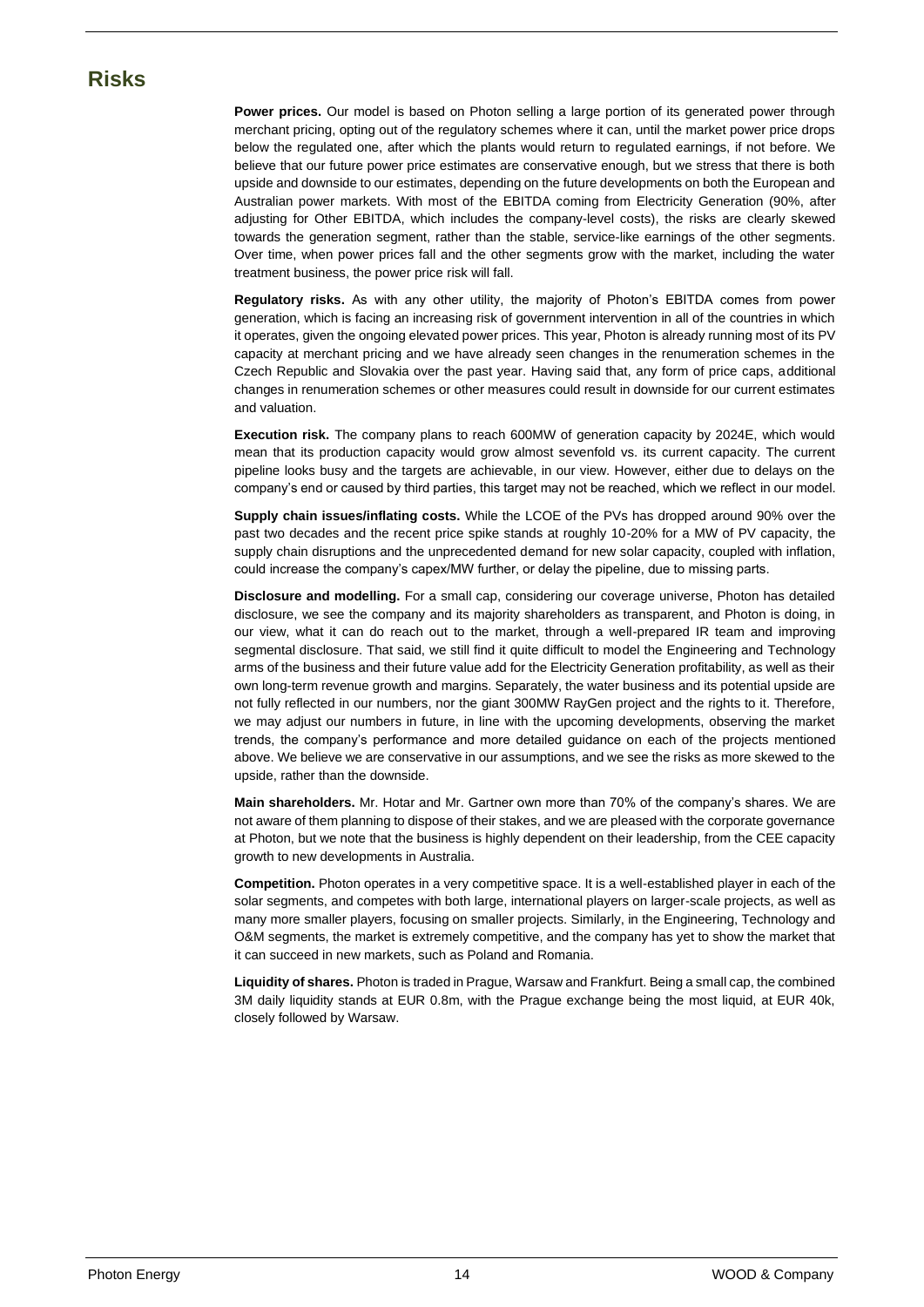# **Company overview**

Photon Energy Group, founded in 2008 and based in the Netherlands, is vertically integrated in the downstream segment of the photovoltaic industry. Its business model covers the whole life cycle of a power plant, from development through to engineering and construction, to electricity generation and O&M services. Currently, Photon operates 92MW of its own PV capacity, in CEE and Australia, and provides O&M services to more than 280MW of solar plants, mainly in Europe, including its proprietary portfolio. The company serves external clients through its Engineering (EPC), O&M and Technology segments, which also support its Electricity Generation segment. Photon is also active in the water treatment business, awaiting the results of its R&D currently, and holds equity stakes in two promising companies: 1) Australian battery storage/solar baseload developer RayGen; and 2) a Polish energy-tech company, Lerta.

The shareholder structure is composed of two main players, namely, Solar Future (Michael Gartner, CTO) and Solar Power to the People (Georg Hotar, CEO) with 36.3% and 34.7% shares, respectively. There is roughly a 23% free float and 6.2% are treasury shares.



*Source: Company report, WOOD Research*

# **Water Solutions**

Photon Water is a separate business line, accounting for up to 1.3% of the group's revenues in 2021. The main focus of its services includes: Water Treatment (industrial water treatment, waste water treatment); Remediation (elimination of contaminants in water); Wells and Resources (maintenance and servicing of wells); and Water Resource Management (managing water resources, such as lakes and ponds).

The company has developed a new technology, which provides the cleaning solution for polyfluoroalkyl substances (PFAS) contamination. The PFAS particles can be found in apparel, home furnishings, paints, and other products. Direct exposure to PFAS has been linked to kidney and testicular cancer, liver damage, and other severe health effects. Photon Water has developed a technology that treats the contamination without the need to dry the underground water or the soil. Although the project is at an early stage, the company sees very significant potential in it. Currently, Photon is cooperating with the Department of Defence in Australia and starting the pilot testing of the project. We do not include any revenues from this potential revenue stream yet, but we note that there is public awareness of this issue and the needs to treat both soil and water are increasing worldwide, with the US and Australia, and Denmark in the EU, being the main leaders. We believe that it is only a matter of time before demand for Photon's technology arises in its core markets, if not globally.

# **Equity investments**

# **RayGen**

Photon Energy Group made an equity investment of AUD 5m, and holds a 9% stake in RayGen. The first announcement of this strategic partnership was made in April 2020. The company invested alongside other significant players (such as AGL, Schlumberger New Energy and Chevron Technology Ventures, as well as the Australian Renewable Energy Agency) on the market, who invested in the company through private funding.

Raygen is an Australian technology company, with world-leading capability in the next generation of solar power and electricity storage. RayGen's solutions use proprietary PV Ultra technology, which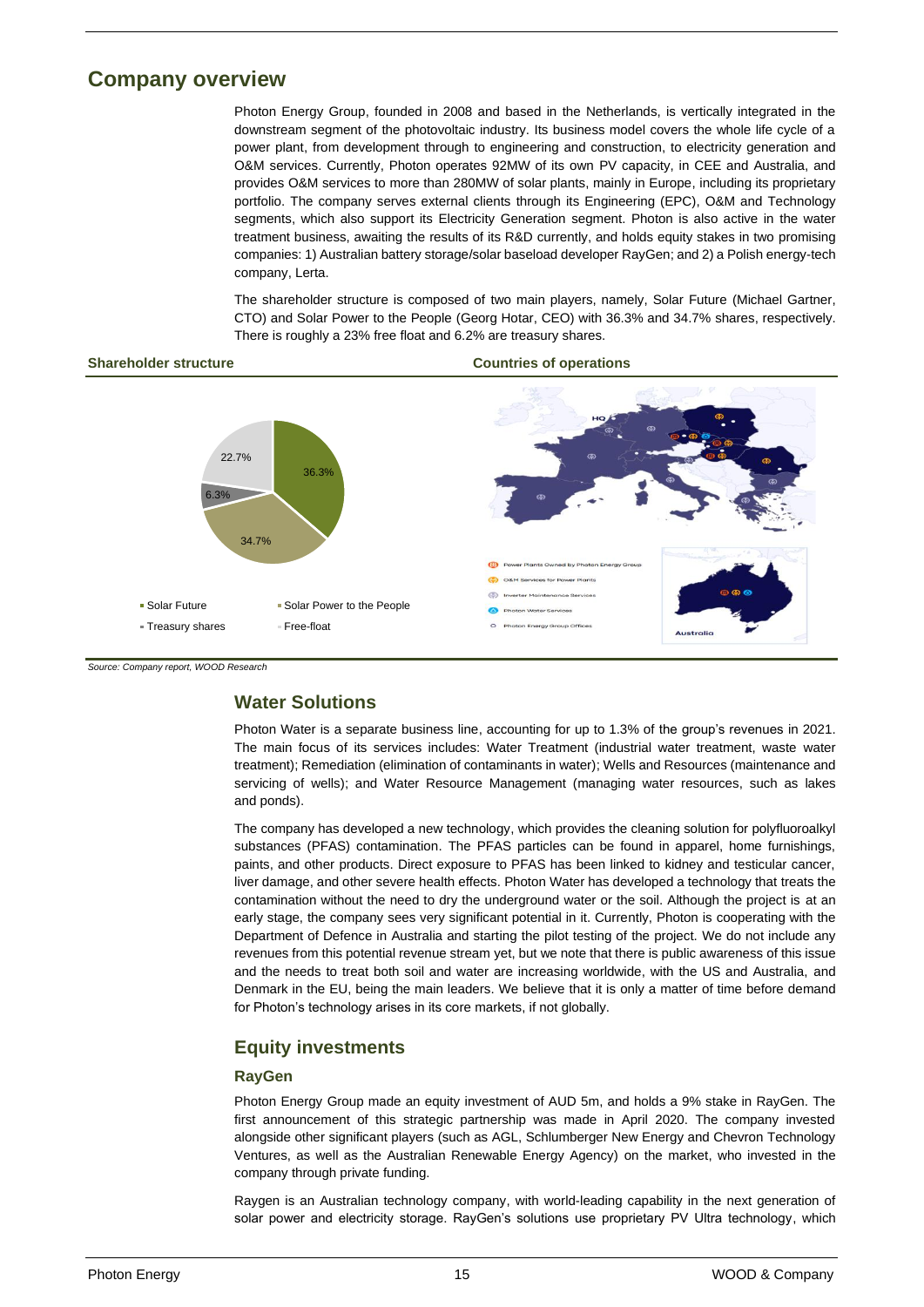generates electricity and heat from sunlight focused onto a tower-mounted photovoltaic receiver. Each receiver generates a total of 1MW and 3MW heat. The company came up with the solution to store renewable energy in thermal hydro storage. The storage is attached to heat-to-power turbines, which enables using the energy as power "for demand" – meaning that solar generation could switch to baseload power at any time. RayGen has an experienced team of 35 members in Melbourne and Bendigo.

# **RayGen storage technology**



*Source: Company report, WOOD Research*

Compared to conventional PV technologies, PV Ultra technology has several advantages:

- ✓ PV Ultra technology is over 4000x more energetically powerful (750kW per square metre vs. 0.18kW per square metre) than typical solar panels.
- PV Ultra receiver has double the solar system efficiency (32% vs. 15-17% system efficiency).
- RayGen's Thermal Hydro storage stores energy longer compared to traditional battery storage.
- Using water instead of batteries in the storage does not require raw materials, such as cobalt or lithium. This means lower costs, by more than 50%.
- PV Ultra Receiver is more efficient because it generates both electricity and heat. The overall round trip efficiency is more than 70% compared to other ETES systems, which achieve approximately 50% round trip efficiency.

In 3Q22E, RayGen should complete the RayGen Power Plant Carwarp project, which should add 4MW of solar capacity. This project will be the first utility-scale facility based on this technology, and is expected to save 10,000 tonnes of CO2 emissions per year. A smaller scale plant has been in operation in Newbridge since 2015. The capacity of the plant in Newbridge is 7.5kW. Photon is working on another 300MW RayGen-connected project currently.

# **Lerta**

Photon Energy Group has also acquired an equity stake in Lenta, investing PLN 8.75m, and has a stake of 24% currently. Lerta is a Polish energy-tech company developing a Virtual Power Plant. It develops modern energy services, helping consumers and producers of energy to effectively manage production and consumption. Lerta owns proprietary technology, including a software platform with optimisation, balancing and forecasting methods. This is based on the automation of supply and demand control. The resulting data can additionally monetise the possibility of adapting the operations of the assets to the market's requirements in real time. The company provides its services to industrial energy consumers, as well as to independent power producers as an energy trader.

# **Photon's strategy**

The strategy includes the expansion of revenue streams, while increasing the value of the company. Photon presents its individual strategic goals for its business segments:

- Electricity Generation: expansion of the proprietary portfolio of utility-scale PV and RayGen PV Ultra Power plants from 92MW today to a total installed capacity of 600MW by 2024E. By 2024E, the company intends to control a solar energy project pipeline, in various stages of development, including additional capacity of 1.5GWp, to drive further growth beyond 2024E.
- ✓ **Engineering:** growth in engineering, procurement, and construction (EPC) activities by leveraging existing experience and knowledge, in combination with cutting-edge energy storage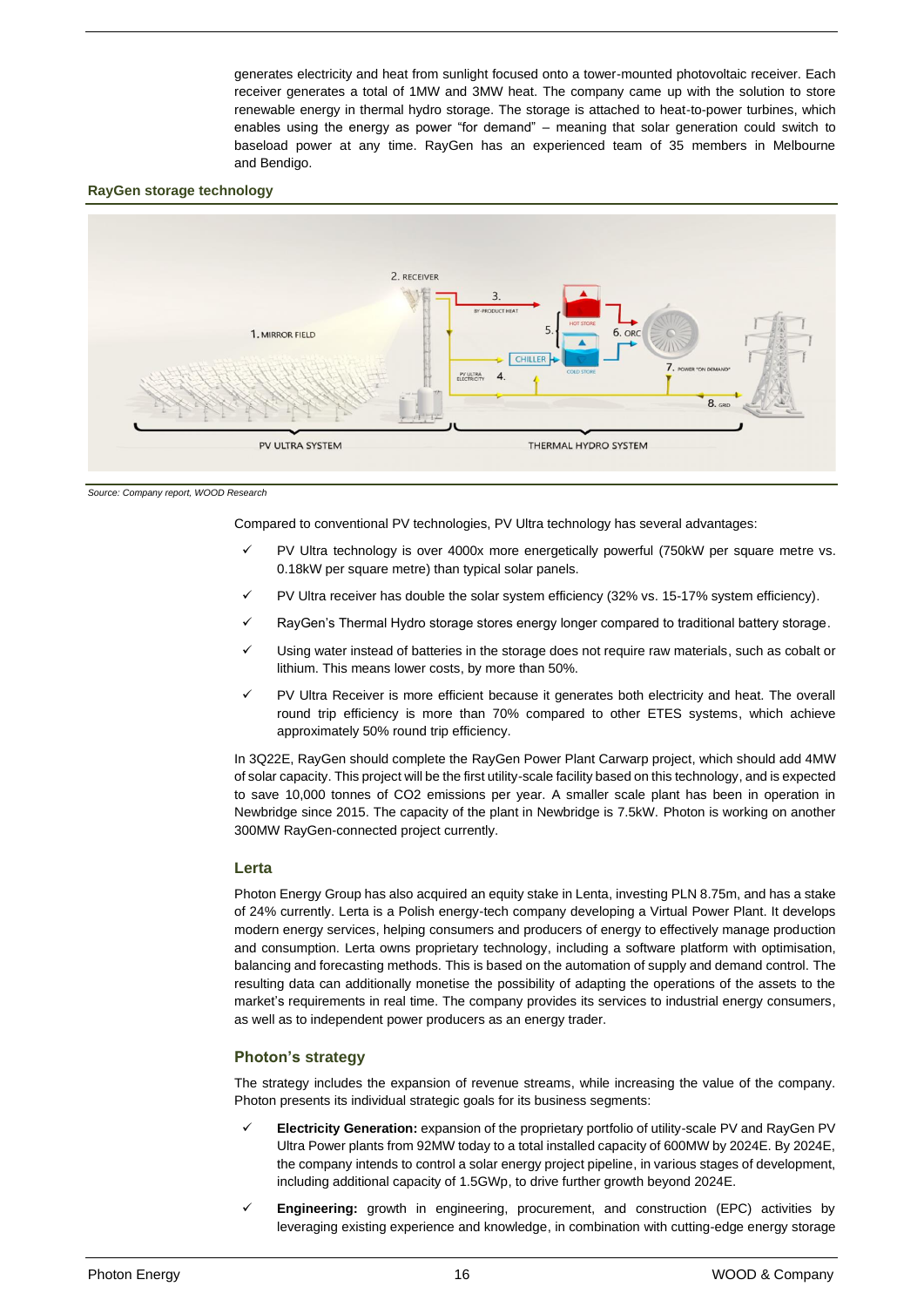technologies. Expanding the group's PPA business and the construction of PV projects.

- **Operations & Maintenance:** the maximisation of the energy generation output of both the proprietary and third-party power plants, and to optimise the useful life of the assets. In 2024E, the group expects to reach 1.0GWp, up from around 280MWp of total capacity currently.
- Technology Distribution: to utilise solar energy, while benefiting from economies of scale through a business-to-business online sales platform, to generate additional trading revenues from PV modules, inverters and batteries.
- Water Solutions: to become a leading global player in the PFAS remediation industry in its nanoremediation technology, as well as other technologies under development currently.

# **Management**

**Georg Hotar (CEO and Co-founder):** Georg co-founded Photon Energy in 2008 and was the company's CFO until 2011. He has extensive knowledge of the solar energy industry, as well as in international finance. Before Photon Energy, Georg held several positions in financial services in London, Zurich and Prague, and established a strategy advisory boutique, focused on the CEE region.

**Michael Gartner (CTO and Co-founder):** Michael developed one of the first large PV installations in the Czech Republic, before co-founding Photon Energy in 2008. Michael was CEO of Photon Energy until the expansion of the company's business to Australia. He is instrumental in driving Photon Energy's off-grid and solar-hybrid power solutions. Before joining Photon Energy, Michael was an analyst and head of fixed income sales at ING and Commerzbank Securities in Prague.

**Clemens Wohlmuth (CFO):** Clemens is responsible for the financial activities and the strategies of the group. He joined Photon Energy in 2012. He has experience in financial management, having run his own consulting practice, focused on financial services and interim management. Prior to this, he was CFO and later CEO at Telekom Austria's subsidiary, Czech On Line. From 1994 until 2000, he was Senior Manager for EY Consulting in Austria and worked on several reorganisation projects in Central Europe.



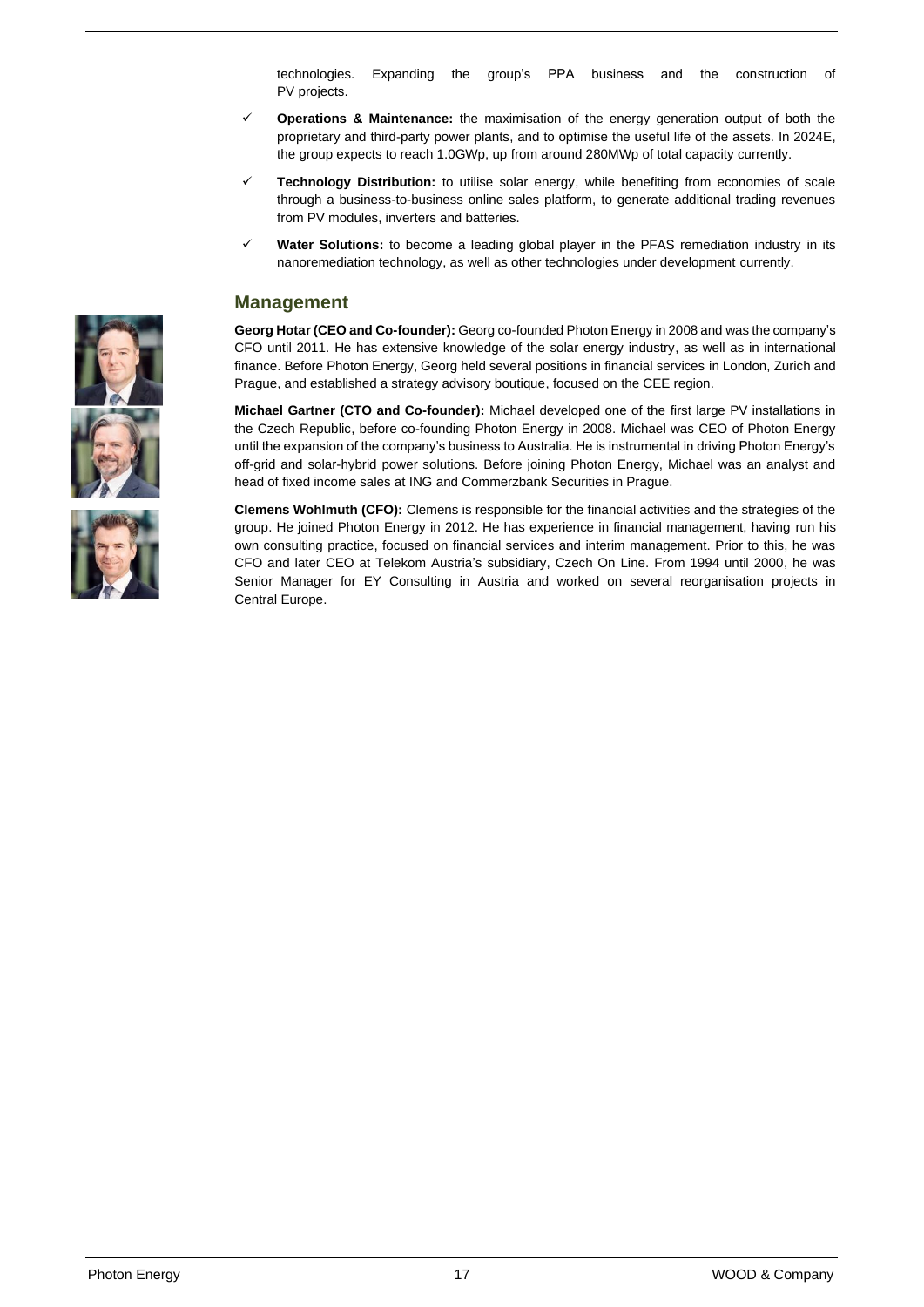# **ESG rating**

In our power generation utilities coverage, Photon stands out as one of the ESG winners, being exposed to green electricity generation only. In 2021, there was strong demand for the company's latest green bond (EUR 55m, 6.5% coupon, due in 2027) and, when it refinances or looks for more funds on the bond market, we believe similar interest will be recorded and Photon's ESG rating will push down its borrowing costs. The ESG equity funds have not yet discovered the company, in our view. This might be due to its small size or limited liquidity, in our view. We are not aware of a similar publicly-listed solar player in the CEE region with such a strong ESG profile and we believe that, with its valuation growing over time, Photon should attract more interest.

In 2021, the company was awarded a rating of "very good" – the second-highest rating possible – with a score of 75/100, issued by imug | rating, according to the following scale: weak, moderate, good, very good, excellent. One of Photon's objectives is to pursue the highest standards of providing the shareholders with confidence in a sustainable business model. imug | rating is an independent sustainability rating agency that has been active in the fields of sustainable finance and socially responsible investment for over 20 years. It is one of the leading rating agencies in Germany and a specialist in customised ESG research.

# **Environment**

- All of the company's field operations are strictly under the regulation of the local regulatory environmental body.
- All recyclable materials, such as plastics, wood, metal and paper, are sorted and recycled, when disposing of waste.
- No usage of chemical fertilisers or pesticides for landscape management.
- To clean the PV panels, the company uses non-chemical demineralised water.
- When preparing new land to construct power plants, the company conducts in-depth biodiversity studies and implement measures to minimise the risk of unavoidable impact.

# **Social**

- The company has implemented strict health and safety policies, and employees are responsible for complying with all applicable laws and regulations. As a result, no serious accidents happened in 2021.
- The company provides equal work opportunities, without regard to gender, race, religion, disability, sexual orientation or age.
- The company provides an open, non-retaliatory work environment, without discrimination (which is not tolerated).
- The company ensures that all of employees are treated objectively and equally in terms of renumeration, based on fair criteria.
- To protect the privacy of its suppliers, the company has implemented strict policies and procedures to ensure that sensitive data are protected, including the electronic data in its systems.
- The company prioritises local suppliers, to support the local economy through job creation.

# **Governance**

- The company has an independent supervisory board and audit committee to provide independent guidance and oversight to the management board on the general affairs of the company.
- As Photon Energy is a listed company, it applies the Dutch Corporate Governance Code and the Warsaw Stock Exchange Best Practices.
- All employees, suppliers and customers act in an ethical manner, and stakeholders are not subject to corruption, bribery or extortion.
- The company has implemented an anti-corruption policy and insider trading policy; both are signed by all employees, together with their contracts.
- The company uses a misconduct reporting channel, which is available to all of its employees, suppliers and shareholders. It is operated by a third party, and the channel allows users to remain anonymous.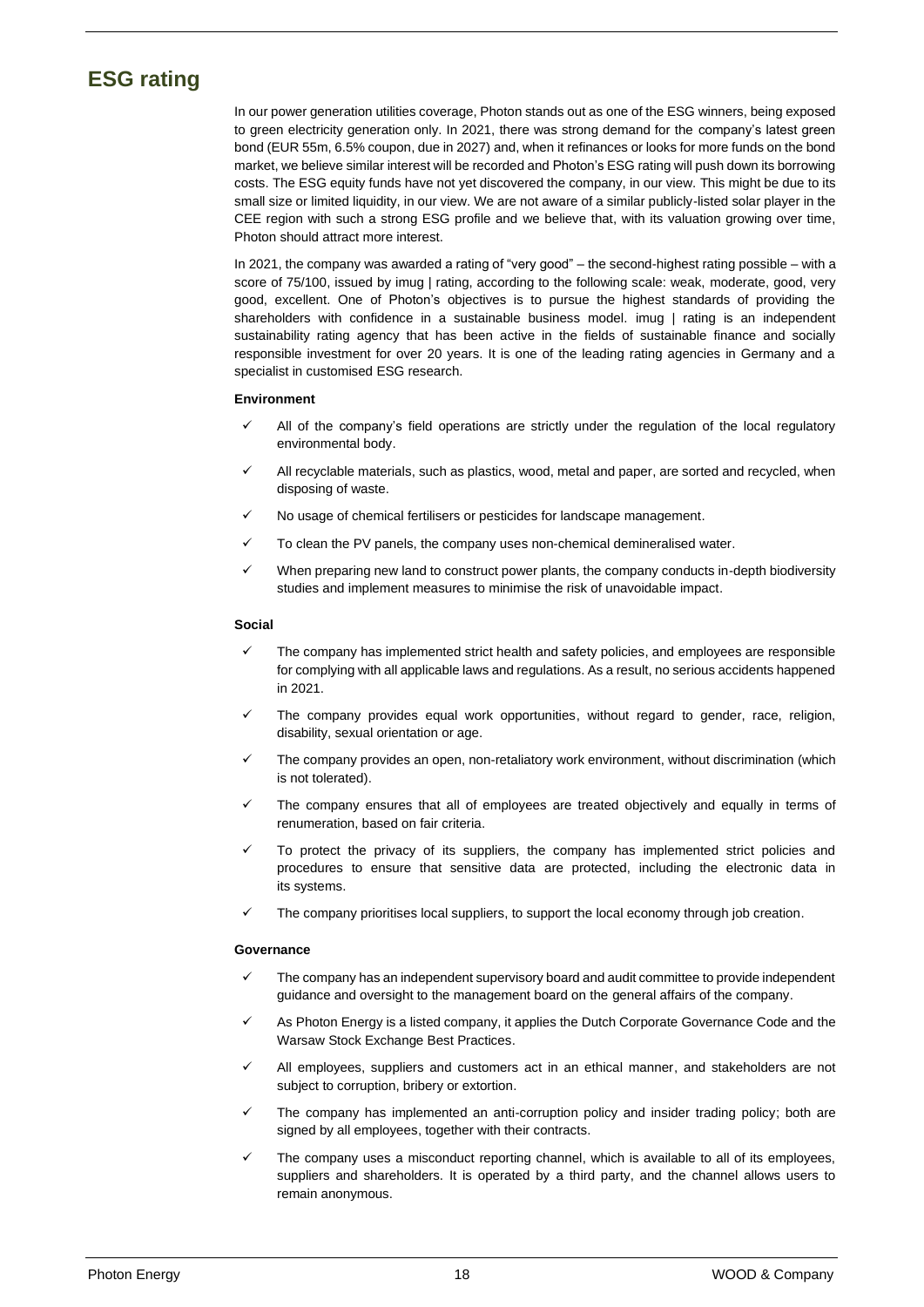- ✓ Photon conducts internal ESG surveys to ensure that all employees are directly involved in the development of the company's practices.
- $\checkmark$  Preparation of anti-bribery and anti-corruption training.

# **ESG: key performance indicators**

| <b>Environmental data</b>                                                     | 2020          | 2021                                |
|-------------------------------------------------------------------------------|---------------|-------------------------------------|
| Percentage of revenues connected to activities that create sustainable value  | 100%          | 100%                                |
| Clean energy generated by the proprietary portfolio of PV power plants        | 70.0 GWh      | 103.3 GWh                           |
| CO <sub>2</sub> e savings                                                     | 29.799 tonnes | 43.867 tonnes<br>$(+47.8%)$         |
| Social data                                                                   |               |                                     |
| Number of full-time staff/number of employees                                 | 133/136 (98%) | 141/144 (98%)                       |
| Percentage of female employees                                                | 33%           | 37%                                 |
| <b>Nationalities</b>                                                          | 21            | 18                                  |
| Number of employees who completed training courses                            | 50/136 (37%)  | 64/144 (44%)                        |
| Lost time injuries                                                            | 0             | $\Omega$                            |
| Governance data                                                               |               |                                     |
| Contributions to political parties as percentage of total revenues            | 0%            | 0%                                  |
| Claims against the company ruled by a court as a percentage of total revenues | 0%            | 0%                                  |
| Responsible procurement, subjected to due diligence                           | na            | 95 % of our<br>technology purchases |

*Source: Photon Energy Group, WOOD Research*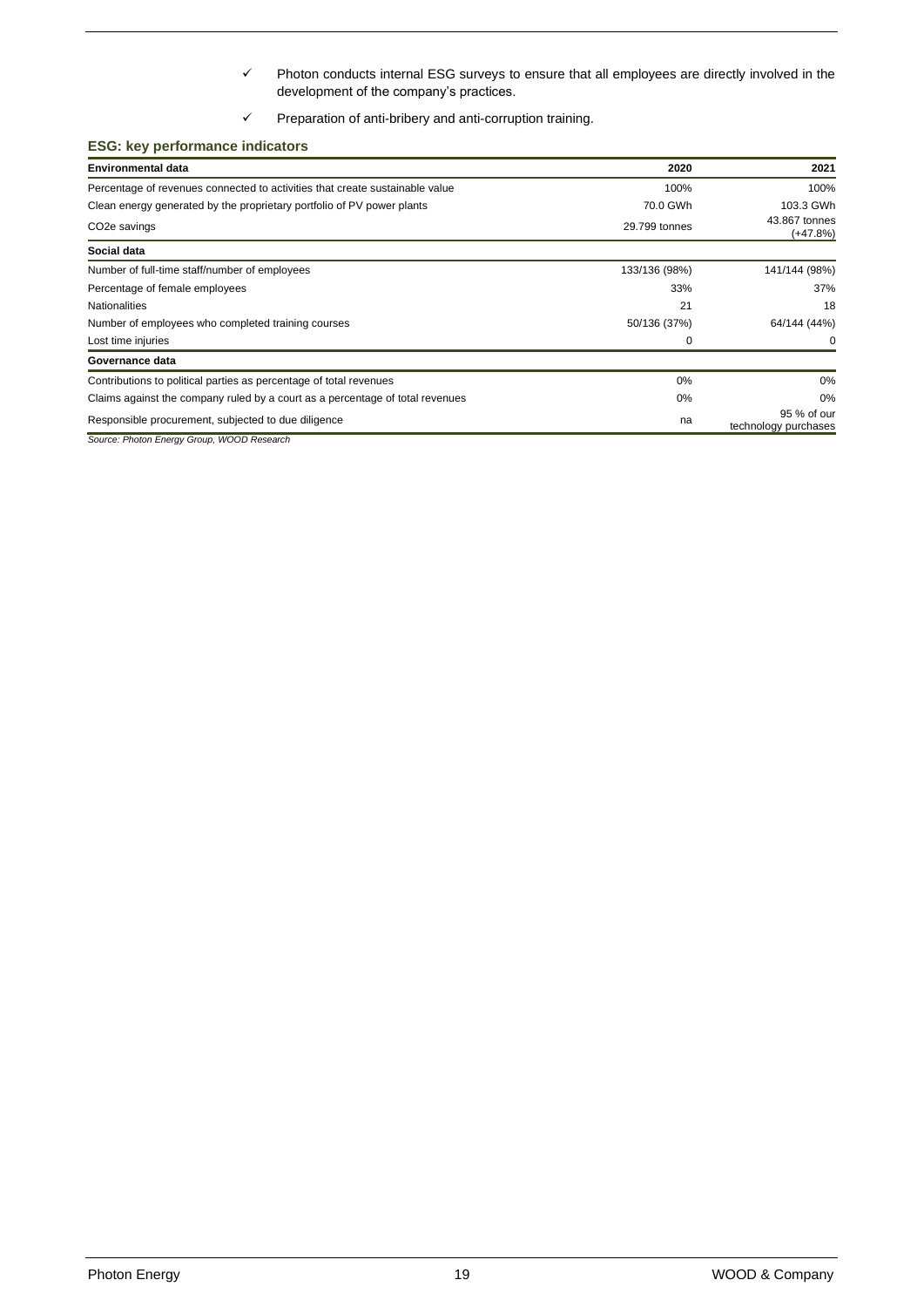# **Financials**

**P&L**

| EUR m                                        | 2019   | 2020   | 2021    | 2022E   | 2023E   | 2024E   |
|----------------------------------------------|--------|--------|---------|---------|---------|---------|
| Revenue                                      | 30.2   | 28.3   | 36.4    | 63.2    | 80.3    | 93.4    |
| Other income                                 | 0.2    | 0.4    | 0.4     | 0.4     | 0.4     | 0.4     |
| Raw materials and consumable used            | $-9.8$ | $-4.6$ | $-12.7$ | $-17.5$ | $-31.1$ | $-57.9$ |
| Solar levy                                   | $-0.9$ | $-0.9$ | $-0.9$  | $-0.9$  | $-0.9$  | $-0.9$  |
| personnel expenses                           | $-4.6$ | $-5.8$ | $-6.7$  | $-7.2$  | $-7.4$  | $-7.6$  |
| Other expenses                               | $-7.1$ | $-8.9$ | $-6.8$  | $-18.6$ | $-11.7$ | 13.5    |
| <b>EBITDA</b>                                | 7.9    | 8.4    | 9.6     | 19.5    | 29.7    | 41.0    |
| Depreciation                                 | $-6.8$ | $-8.3$ | $-10.7$ | $-11.4$ | $-15.7$ | $-20.8$ |
| Impairments                                  | $-0.1$ | $-0.4$ | $-0.2$  | 0.0     | 0.0     | 0.0     |
| Gain (loss) on disposal of investments       | 4.3    | 0.0    | 0.5     | 0.0     | 0.0     | 0.0     |
| Share of profit equity-accounted investments | 0.0    | 0.1    | 0.1     | 0.0     | 0.0     | 0.0     |
| <b>EBIT</b>                                  | 5.4    | $-0.1$ | $-0.7$  | 8.0     | 14.0    | 20.1    |
| Financial income                             | 0.2    | 0.1    | 0.2     | 0.1     | 0.1     | 0.1     |
| Financial expenses                           | $-4.7$ | $-6.0$ | $-6.8$  | $-10.2$ | $-17.3$ | $-19.5$ |
| <b>Profit before Tax</b>                     | 1.0    | $-6.5$ | $-5.9$  | $-2.1$  | $-3.3$  | 0.7     |
| Result from discontinued operations          |        |        |         | 0.8     | 8.6     | 16.8    |
| Income tax due/deferred                      | $-1.7$ | $-2.2$ | $-0.5$  | 1.4     | 0.2     | $-1.0$  |
| <b>Profit/loss</b>                           | $-0.7$ | $-8.7$ | $-6.4$  | 0.1     | 5.5     | 16.4    |
| Source: Company data, WOOD Research          |        |        |         |         |         |         |

**Balance sheet**

| EUR m                               | 2019   | 2020   | 2021   | 2022E  | 2023E   | 2024E  |
|-------------------------------------|--------|--------|--------|--------|---------|--------|
| <b>Current assets</b>               | 28.4   | 23.9   | 54.2   | 54.5   | 58.3    | 61.4   |
| Cash & Equivalents                  | 12.4   | 9.9    | 32.5   | 28.4   | 29.4    | 30.4   |
| Trade receivables                   | 10.4   | 6.1    | 9.1    | 11.9   | 13.6    | 15.0   |
| Inventories                         | $1.2$  | 1.0    | 2.2    | 3.8    | 4.9     | 5.6    |
| Other                               | 4.3    | 6.8    | 10.4   | 10.4   | 10.4    | 10.4   |
| <b>Non-current assets</b>           | 108.7  | 135.1  | 142.5  | 160.5  | 246.2   | 348.9  |
| Tangible                            | 102.0  | 126.3  | 127.5  | 145.5  | 231.2   | 333.9  |
| Intangible                          | 0.9    | 1.3    | 0.8    | 0.8    | 0.8     | 0.8    |
| Other                               | 5.7    | 7.5    | 14.1   | 14.1   | 14.1    | 14.1   |
| <b>Total assets</b>                 | 137.0  | 158.9  | 196.6  | 215.0  | 304.5   | 410.3  |
| <b>Current liabilities</b>          | 12.3   | 15.2   | 34.0   | 26.5   | 28.6    | 30.4   |
| ST debt                             | 3.7    | 6.0    | 28.5   | 19.4   | 20.4    | 21.4   |
| Trade payables                      | 7.4    | 7.2    | 4.5    | 6.2    | 7.2     | 8.0    |
| Other                               | $1.2$  | 1.9    | 1.0    | 1.0    | 1.0     | 1.0    |
| <b>Non-current liabilities</b>      | 86.8   | 103.6  | 111.1  | 136.8  | 218.8   | 306.4  |
| LT debt                             | 76.4   | 90.9   | 98.3   | 124.0  | 293.6   | 293.6  |
| Other                               | 10.4   | 12.7   | 12.8   | 12.8   | $-74.8$ | 12.8   |
| <b>Total liabilities</b>            | 99.2   | 118.8  | 145.1  | 163.3  | 247.4   | 336.8  |
| <b>Minority interest</b>            | $-0.1$ | $-0.1$ | $-0.2$ | $-0.2$ | $-0.2$  | $-0.2$ |
| Shareholders' equity                | 37.8   | 40.1   | 51.5   | 51.6   | 57.1    | 73.5   |
| <b>Total liabilities and equity</b> | 137.0  | 158.9  | 196.6  | 215.0  | 304.5   | 410.3  |

*Source: Company data, WOOD Research*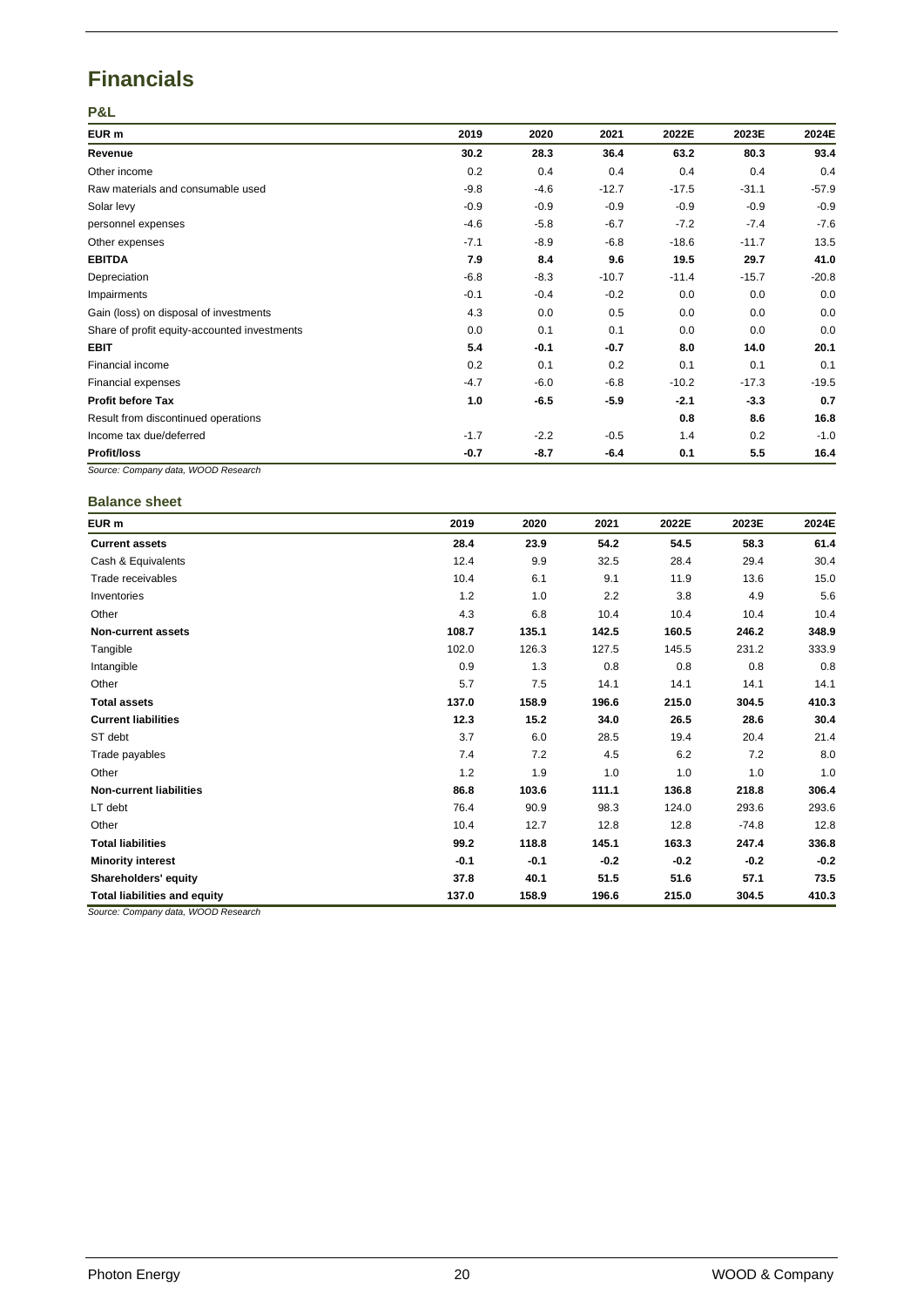# **Cash flow statement**

| EUR m                                  | 2019    | 2020    | 2021    | 2022E   | 2023E    | 2024E    |
|----------------------------------------|---------|---------|---------|---------|----------|----------|
| Profit before income tax               | 1.0     | $-6.5$  | $-5.9$  | $-2.1$  | $-3.3$   | 0.7      |
| Depreciation and amortisation          | 6.8     | 8.3     | 10.7    | 11.4    | 15.7     | 20.8     |
| Finance costs                          | 4.4     | 6.4     | 5.2     | 10.1    | 17.3     | 19.4     |
| Other                                  | $-4.5$  | 0.5     | 3.7     | 3.5     | $-4.2$   | $-12.4$  |
| Operating cash flows before WC changes | 7.7     | 8.6     | 13.7    | 23.0    | 25.4     | 28.6     |
| WC changes                             | 0.7     | $-2.4$  | $-5.0$  | $-2.7$  | $-1.7$   | $-1.3$   |
| Income tax paid                        | $-0.3$  | 0.8     | $-2.3$  | $-1.4$  | $-0.2$   | 1.0      |
| Other                                  | $-1.9$  | $-1.0$  | $-0.1$  | 0.0     | 0.0      | 0.0      |
| Net cash from operating activities     | 6.2     | 6.0     | 6.2     | 18.9    | 23.5     | 28.3     |
| Capex                                  | $-19.7$ | $-18.3$ | $-8.6$  | $-29.5$ | $-101.4$ | $-123.5$ |
| Other                                  | 5.3     | $-1.9$  | $-5.6$  | 0.8     | 8.6      | 16.8     |
| Net cash used in investing activities  | $-14.4$ | $-20.2$ | $-14.2$ | $-28.6$ | $-92.8$  | $-106.8$ |
| Net proceeds from borrowings           | 15.4    | 18.6    | 29.8    | 20.7    | 82.0     | 87.6     |
| Other                                  | $-3.7$  | $-6.7$  | $-6.9$  | $-10.2$ | $-17.3$  | $-19.5$  |
| Capital increase                       | 0.0     | 0.2     | 7.8     | 0.0     | 0.0      | 0.0      |
| Net cash used in financing activities  | 11.7    | 12.1    | 30.6    | 10.5    | 64.6     | 68.2     |

*Source: Company data, WOOD Research*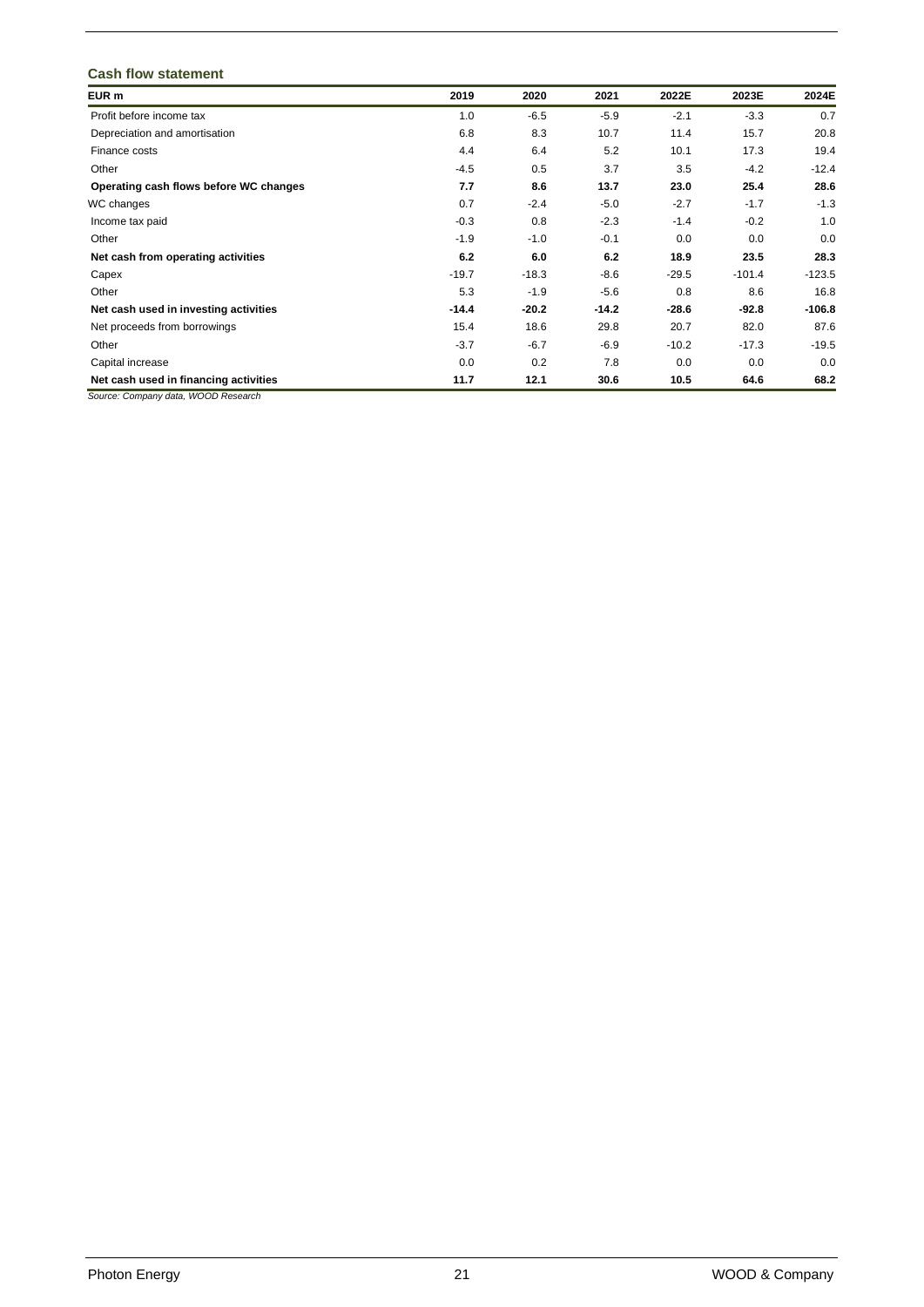# **Important disclosures**

This investment research is published by WOOD & Company Financial Services, a.s. ("WOOD&Co") and/or one of its branches who are authorised and regulated by the Czech National Bank (CNB) as Home State regulator and in Poland by the Polish Financial Supervision Authority (KNF), in Slovakia by the National Bank of Slovakia (NBS), in Italy by the Companies and Stock Exchange Commission (CONSOB) and in the UK by the Financial Conduct Authority (FCA) as Host State regulators.

*This investment research was prepared by WOOD&Co with financial assistance from Taipei China through the TaiwanBusiness EBRD Technical Cooperation Fund managed by the European Bank for Reconstruction and Development ("EBRD"). Neither EBRD nor Taipei China has had any editorial rights or other*  influence on the content of this investment research. Neither EBRD nor Taipei China makes any representation or warranty or assumes any responsibility or *liability in relation to the contents of this investment research or reliance thereon. The views expressed in this investment research are those of WOOD&Co*  and can in no way be taken to reflect the official opinion of EBRD or of Taipei China. EBRD may, as of the date hereof or in the future, have an investment *in, provide other advice or services to, or otherwise have a financial interest in, certain of the companies and parties contained or named in this investment research or in their affiliates.*

This investment research was completed on 25/05/2022 at 00:30 CET and disseminated on 25/05/2022 at 07:30 CET.

| WOOD&Co's rating and price target history for Photon Energy in the preceding 12-month period: |                             |            |          |  |  |  |
|-----------------------------------------------------------------------------------------------|-----------------------------|------------|----------|--|--|--|
| Date                                                                                          | Rating                      | Date       | DТ       |  |  |  |
| 25/05/2022                                                                                    | RHV - initation of coverage | 25/05/2022 | $CZK$ 84 |  |  |  |

BUY – initation of coverage  $\mathbf{I}$ The history of all WOOD&Co's investment research disseminated during the preceeding 12-month period can be accessed via our website at

### **[https://research.wood.com](https://research.wood.com/)**.

The meanings of recommendations made in WOOD&Co's investment research are as follows:

**BUY:** The stock is expected to generate total returns of over 15% during the next 12 months as measured by the price target.

**HOLD:** The stock is expected to generate total returns of 0-15% during the next 12 months as measured by the price target.

**SELL:** The stock is expected to generate a negative total return during the next 12 months as measured by the price target.

**RESTRICTED**: Financial forecasts, and/or a rating and/or a price target is restricted from disclosure owing to Compliance or other regulatory/legal considerations such as a blackout period or a conflict of interest.

**NOT RATED**: Suspension of rating after 30 consecutive weekdays where the current price vis-à-vis the price target has been out of the range dictated by the current BUY/HOLD/SELL rating.

**COVERAGE IN TRANSITION**: Due to changes in the Research team, the disclosure of a stock's rating and/or price target and/or financial information are temporarily suspended.

As of the end of the last calendar quarter, the proportion of all WOOD&Co's investment research vis-à-vis the proportion of subject companies that were investment banking clients over the previous 12 months is as follows:

|                                | <b>BUY</b> | <b>HOLD</b> | <b>SELL</b> | Restricted                      | <b>NOT RATED</b> | <b>Coverage in transition</b> |
|--------------------------------|------------|-------------|-------------|---------------------------------|------------------|-------------------------------|
| Research<br>Coverage<br>Eauity | 61%        | 32%         | 6%          | 10/<br>$\overline{\phantom{a}}$ | n.a              | н.а                           |
| <b>IB Clients</b>              | 10/        | 10<br>70    | n.<br>н.а.  | 1.d.                            | n.a              | н.а                           |

Any prices of financial instruments quoted in this investment research are taken as of the previous day's market close on the home market unless otherwise stated.

Details of the methodologies used to determine WOOD&Co's price targets and risk assessment related to the achievement of the targets are outlined throughout the most recent substantive report/note on the subject company.

It should be assumed that the risks and valuation methodology presented in daily news or flash notes, and not changing WOOD&Co's estimates or ratings, are as set out in the most recent substantive research report/note on the subject company and can be found on our website at **[https://research.wood.com](https://research.wood.com/)**.

WOOD&Co's policy is to update investment research as it deems appropriate, based on developments in the subject company, sector or market that may have a material impact on the views or opinions stated in the investment research.

#### **WOOD Research Disclosures (as of 25 May 2022)**

| Company                                          | <b>Disclosures</b> |
|--------------------------------------------------|--------------------|
| <b>Alior Bank</b><br>5                           |                    |
| <b>Alpha Services and Holdings</b><br>1, 2, 3    |                    |
| AmRest<br>5                                      |                    |
| $\overline{4}$<br><b>Astarta Holding</b>         |                    |
| 5<br><b>Banca Transilvania</b>                   |                    |
| <b>Bank of Cyprus</b><br>$\overline{\mathbf{4}}$ |                    |
| <b>Benefit Systems</b><br>1, 2, 3                |                    |
| <b>BRD</b><br>5                                  |                    |
| <b>Bucharest Stock Exchange</b><br>5             |                    |
| ccc<br>5                                         |                    |
| <b>CD Projekt</b><br>5                           |                    |
| <b>CEZ</b><br>3                                  |                    |
| <b>Colt CZ Group SE</b><br>3, 5                  |                    |
| 5<br>Dino                                        |                    |
| <b>DO&amp;CO</b><br>5                            |                    |
| Electrica<br>5                                   |                    |
| 5<br><b>Erste Group Bank</b>                     |                    |
| Eurobank<br>$\overline{\mathbf{4}}$              |                    |
| Eurocash<br>5                                    |                    |
| <b>Fondul Proprietatea</b><br>4, 5               |                    |
| 1, 2, 3<br><b>Globe Trade Centre</b>             |                    |
| Kazatomprom<br>5                                 |                    |
| 5<br>Kernel                                      |                    |
| <b>KGHM</b><br>5                                 |                    |
| Kofola CS<br>5                                   |                    |
| Komercni<br>4, 5                                 |                    |
| <b>Kruk</b><br>5                                 |                    |
| 5<br>Lotos                                       |                    |
| MedLife<br>$\overline{\mathbf{4}}$               |                    |
| <b>MONETA Money Bank</b><br>5                    |                    |
| <b>NLB Group</b><br>5                            |                    |
| Nuclearelectrica<br>5                            |                    |
| <b>02 Czech Republic</b><br>4, 5                 |                    |
| <b>OMV Petrom</b><br>5                           |                    |
| Orange PL<br>5                                   |                    |
| <b>Piraeus Financial Holdings</b><br>1, 2, 3     |                    |
| Pekao<br>4, 5                                    |                    |
| PGE<br>5                                         |                    |
| <b>PGNIG</b><br>5                                |                    |
| <b>Philip Morris CR</b><br>5                     |                    |
|                                                  |                    |
| <b>PKN Orlen</b><br>5                            |                    |
| PKO BP<br>4, 5<br>PZU<br>4, 5                    |                    |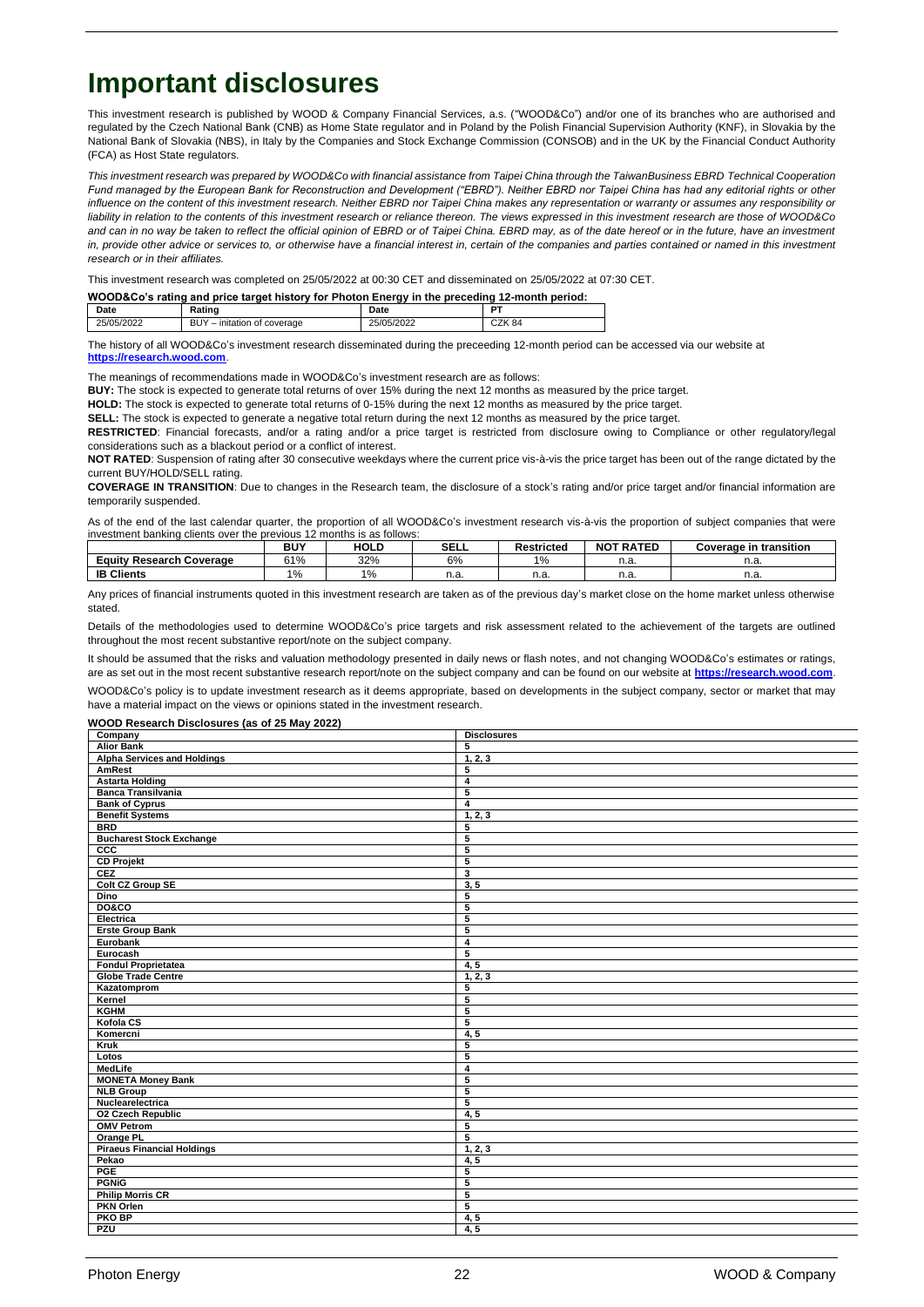| Romgaz                  |         |
|-------------------------|---------|
| Santander Bank Polska   |         |
| Shoper                  | 1, 2, 3 |
| <b>Siauliu Bankas</b>   |         |
| <b>STS</b>              | 1, 2, 3 |
| <b>Ten Square Games</b> |         |
| Transelectrica          |         |
| <b>Transgaz</b>         |         |

**# Description**

- The company currently is, or in the past 12 months was, a client of WOOD&Co or any of its affiliates for the provision of corporate finance/investment banking services.
- 2 In the past 12 months, WOOD&Co or any of its affiliates have received compensation for corporate finance/investment banking services from the company.
- 3 In the past 12 months, WOOD&Co or any of its affiliates have been lead manager or co-lead manager of a publicly disclosed offer of the company's financial instruments.
- 4 In the past 12 months, WOOD&Co or any of its affilates have acted as broker to the company
- 5 WOOD&Co or any of its affiliates are market maker(s) or liquidity provider(s) in relation to financial instruments of the company.
- 6 In the past 12 months, WOOD&Co or any of its affiliates have provided to the company any services set out in Sections A and B or Annex I to the Directive 2014/65/EU of the European Parliament and of the Council, other than services listed under points 1, 3, 4 or 5 above, or received compensation for such services from the company.
- 7 The authoring analyst or any individual involved in the preparation of this investment research have purchased/received shares in the company prior to a public offering of those shares; and the price at which they were acquired along with the date of acquisition are disclosed above.
- 8 The authoring analyst or any individual involved in the preparation of this investment research has a direct ownership position in securities issued by the company.
- 9 A partner, director, officer, employee or agent of WOOD&Co and its affiliates, or a member of his/her household, is an officer, or director, or serves as an advisor or board member of the company.
- 10 WOOD&Co or its affiliates hold a net long or short position exceeding the threshold of 0,5% of the total issued share capital of the company, calculated in accordance with Artcle3 of Regulation (EU) No 236/2012 and with Chapters III and IV of Commission Delegated Regulation (EU) No 918/2012.
- 11 The company owns more than 5% of the total issued share capital in WOOD&Co or any of its affiliates.

The authoring analysts who are responsible for the preparation of this investment research have received (or will receive) compensation based upon (among other factors) the overall profits of WOOD&Co, which includes corporate finance/investment banking, sales and trading and principal trading revenues. However, such authoring analysts have not received, and will not receive, compensation that is directly based upon or linked to one or more specific activities, or to recommendations contained in the investment research. One factor in equity research analyst compensation is arranging corporate access events/meetings between institutional clients and the management teams of covered companies (with the company management being more likely to participate when the analyst has a positive view of the company).

WOOD&Co and its affiliates may have a corporate finance/investment banking or other relationship with the company that is the subject of this investment research and may trade in any of the designated investments mentioned herein either for their own account or the accounts of their clients, in good faith or in the normal course of market making. Accordingly, WOOD&Co or their affiliates, principals or employees (other than the authoring analyst(s) who prepared this investment research) may at any time have a long or short position in any such designated investments, related designated investments or in options, futures or other derivative instruments based thereon.

WOOD&Co manages conflicts of interest arising as a result of preparation and publication of research through its use of internal databases, notifications by the relevant employees and Chinese Walls as monitored by Compliance. For further details, please see our website at **https://www.wood.cz/mifid-information/**.

The information contained in this investment research has been compiled by WOOD&Co from sources believed to be reliable, but (with the exception of the information about WOOD&Co) no representation or warranty, express or implied, is made by WOOD&Co, its affiliates or any other person as to its fairness, accuracy, completeness or correctness. WOOD&Co has not independently verified the facts, assumptions, and estimates contained herein. All estimates, opinions and other information contained in this investment research constitute WOOD&Co' judgement as of the date of this investment research, are subject to change without notice and are provided in good faith but without legal responsibility or liability.

WOOD&Co salespeople, traders, and other professionals may provide oral or written market commentary or trading strategies to our clients and our proprietary trading desk that reflect opinions that are contrary to the opinions expressed in this investment research. WOOD&Co's affiliates, proprietary trading desk and investing businesses may make investment decisions that are inconsistent with the recommendations or views expressed in this investment research.

This investment research is provided for information purposes only and does not constitute or form part of an offer or invitation or solicitation to engage in investment activity or to buy or sell any designated investments discussed herein in any jurisdiction. As a result, the designated investments discussed in this investment research may not be eligible for offer or sale in some jurisdictions. This investment research is not, and under no circumstances should be construed as, a solicitation to act as a securities broker or dealer in any jurisdiction by any person or company that is not legally permitted to carry on the business of a securities broker or dealer in that jurisdiction.

This investment research does not have regard to the investment objectives, financial situation or particular needs of any particular person. Investors should consider this report as only a single factor in making their investment decision and obtain advice based on their own individual circumstances before making an investment decision. To the fullest extent permitted by law, none of WOOD&Co, its affiliates or any other person accepts any liability whatsoever for any direct or consequential loss arising from or in connection with the use of this investment research.

#### **For United Kingdom or EU Residents:**

This investment research is for persons who are eligible counterparties or professional clients within the meaning of Directive 2014/65/EU of the European Parliament and of the Council of 15 May 2014 on markets in financial instruments and amending Directive 2002/92/EC and Directive 2011/61/EU and is exempt from the general restrictions in section 21 of the Financial Services and Markets Act 2000 (or any analogous legislation) on the communication of invitations or inducements to engage in investment activity on the grounds that it is being distributed in the United Kingdom only to persons of a kind described in Article 19(5) (Investment Professionals) and 49(2) (High Net Worth companies, unincorporated associations etc) of the Financial Services and Markets Act 2000 (Financial Promotion) Order 2005 (as amended).

#### **For United States Residents:**

This investment research distributed in the United States by WOOD&Co, and in certain instances by Brasil Plural Securities LLC ("Brasil Plural"), a U.S. registered broker dealer, only to "major U.S. institutional investors", as defined under Rule 15a-6 promulgated under the U.S. Securities Exchange Act of 1934, as amended, and as interpreted by the staff of the U.S. Securities and Exchange Commission ("SEC"). This investment research is not intended for use by any person or entity that is not a major U.S. institutional investor. If you have received a copy of this research and are not a major U.S. institutional investor, you are instructed not to read, rely on or reproduce the contents hereof, and to destroy this research or return it to WOOD&Co or to Brasil Plural. Analyst(s) preparing this report are employees of WOOD&Co who are resident outside the United States and are not associated persons or employees of any U.S. registered broker-dealer. Therefore the analyst(s) are not be subject to Rule 2711 of the Financial Industry Regulatory Authority ("FINRA") or to Regulation AC adopted by SEC which, among other things, restrict communications with a subject company, public appearances and personal trading in securities by a research analyst. Any major U.S. Institutional investor wishing to effect transactions in any securities referred to herein or options thereon should do so by contacting a representative of Brasil Plural. Brasil Plural is a broker-dealer registered with the SEC and a member of FINRA and the Securities Investor Protection Corporation. Its address is 545 Madison Avenue, 8th Floor, New York, NY 10022 and its telephone number is 212-388-5613. WOOD&Co is not affiliated with Brasil Plural or any other U.S. registered broker-dealer.

The views and sentiments expressed in this investment research and any findings thereof accurately reflect the analyst's truthful views about the subject securities and or issuers discussed herein.